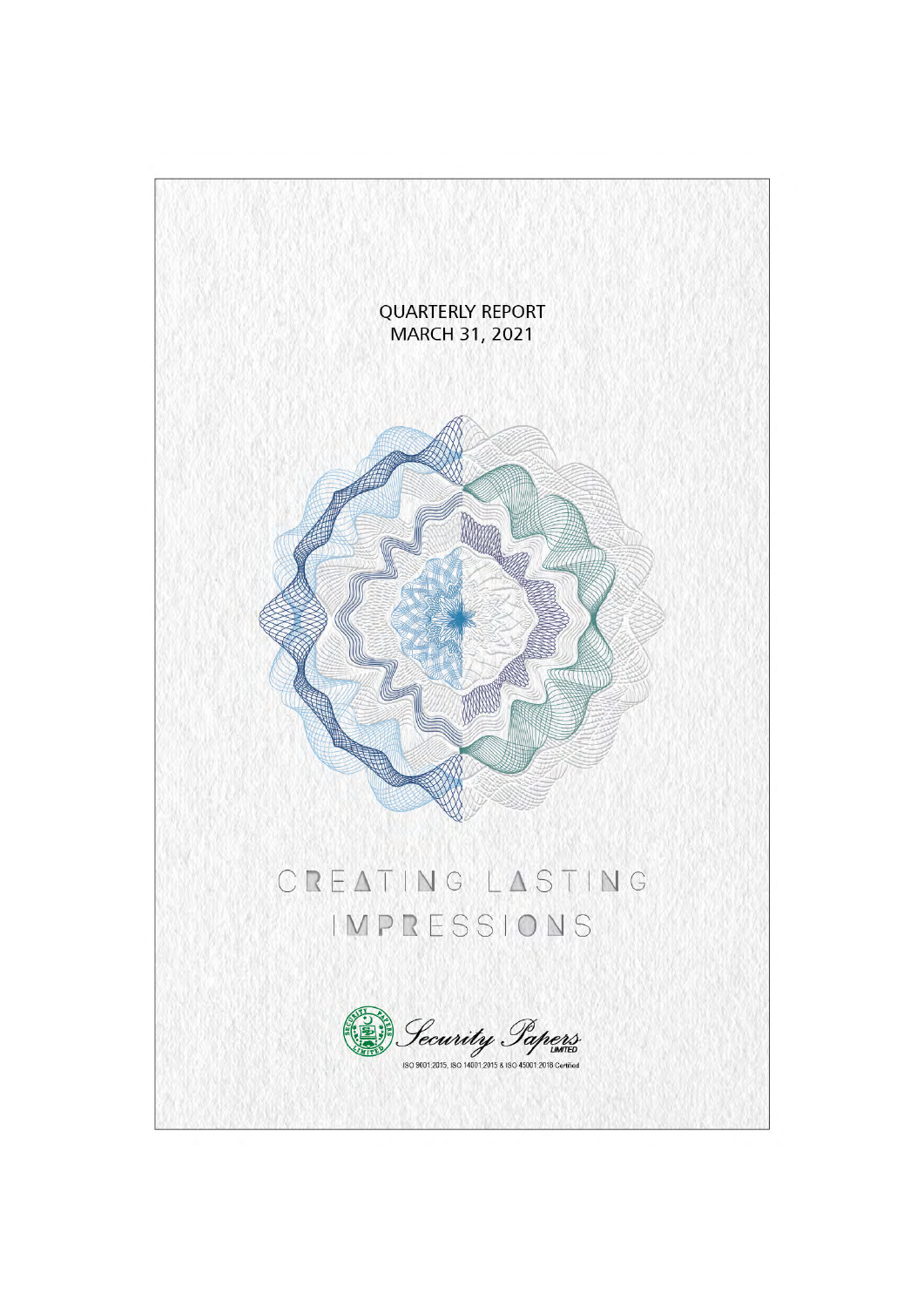

# **CONTENTS**

| Company information                                                    | 02             |
|------------------------------------------------------------------------|----------------|
| Directors' Report                                                      | 0 <sup>3</sup> |
| Condensed Interim Statement of Financial Position (un-audited)         | 04             |
| Condensed Interim Statement of Profit or Loss (un-audited)             | 05             |
| Condensed Interim Statement of Other Comprehensive Income (un-audited) | 06             |
| Condensed Interim Statement of Changes In Equity (un-audited)          | 07             |
| Condensed Interim Statement of Cash Flows (un-audited)                 | 08             |
| Notes to the Condensed Interim Financial Information (un-audited)      | 09             |
| Attention shareholders                                                 | 2.1            |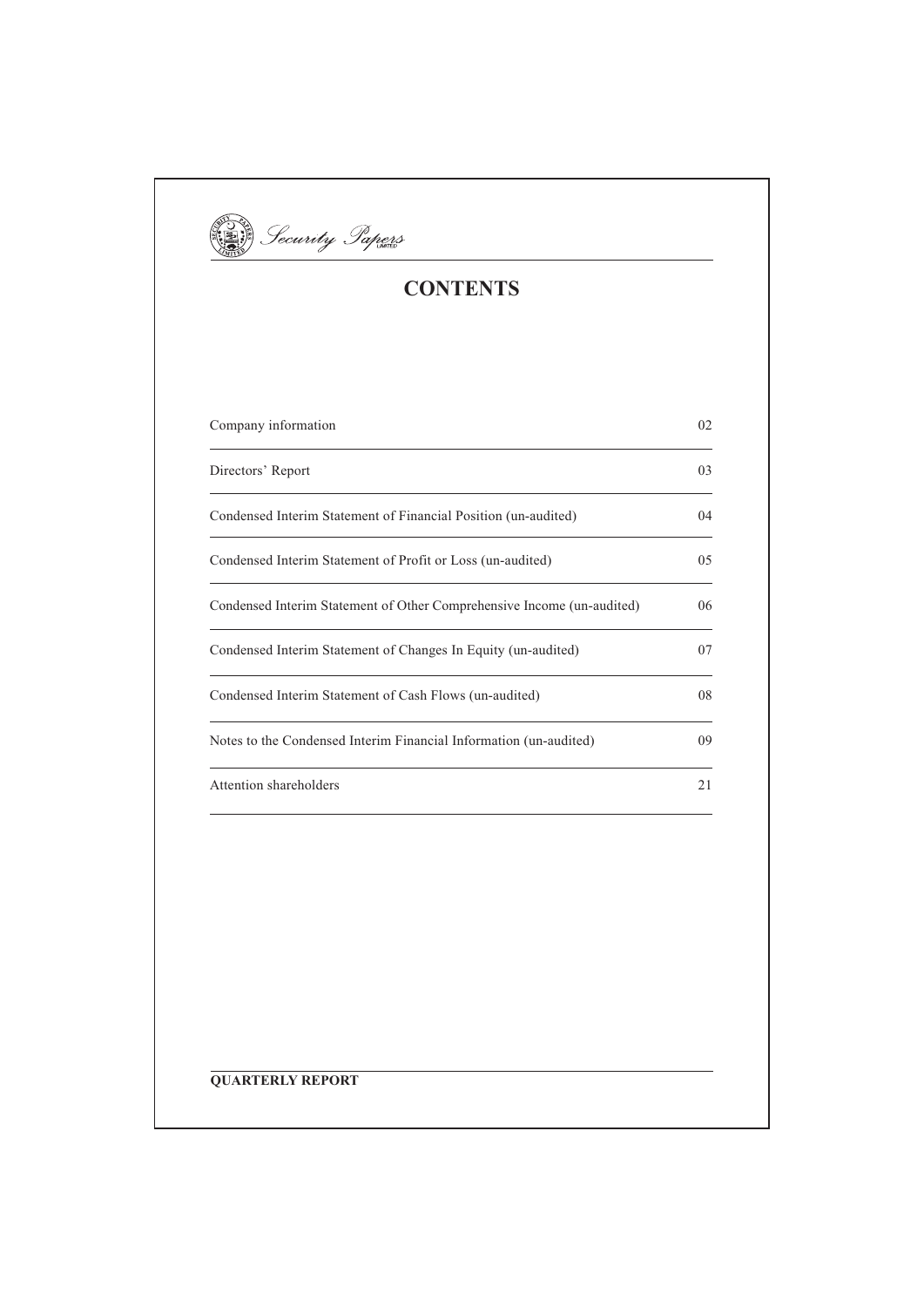

# **COMPANY INFORMATION**

#### **BOARD OF DIRECTORS Chairman** 2% 3 % .4 Directors Mr. Jamal Nasim .4 & Mr. Muhammad Sualeh Ahmad Faruqui Dr. Abolghassem Jamshidi Ms. Figen Cali 8 .4 & & 25 9: 0 ;:< .4 <% 8% 25 0 ;: 08%
 0

rector) - Non-executive Mr. Rauf Ahmad Non-executive Hafiz Mohammad Yousaf **1988** - **1988** - **1988** - **1988** - **1988** &  0% .4 & Mr. Munir Ahmed **Chief Executive Officer** <u>Dr. Mohammad Ashraf Butt</u> Executive **BOARD AUDIT COMMITTEE** Sheikh Mohammad Aijaz Akhtar **1988** - C hairman Mr Jamal Nasim - Member Dr. Abolghassem Jamshidi Member<br>Member 25 0% 27 Hafiz Mohammad Yousaf **2008** - 27 Member Mr. Ageel Ahmed Secretary

#### **BOARD HUMAN RESOURCE AND REMUNERATION COMMITTEE**

% 8% 2% 0 ;: 08%
 -25 2% 3 % 27 Mr. Jamal Nasim Mr. Munir Ahmed Dr. Mohammad Ashraf Butt **Mr.** Shahbaz Ali

#### **CHIEF FINANCIAL OFFICER**

**COMPANY SECRETARY** THE PAINT OF THE ME RI **BANKERS** Bank AL Habib Limi

Meezan Bank Limi Bank Alfalah Limi MIB Islamic Bank Limited

**AUDITORS** KPMG Taseer Hadi & C Chartered Accountants C

### LEGAL ADVISORS

Mohsin Tayebaly & Co. Advocates & Legal Consultants

### **REGISTERED OFFICE**

Jinnah Avenue, Mali Karachi - 75100 Tel :  $(+9221)$  99248285 Fax :  $(+9221)$  99248286 Tel:  $(+9221)$  34380101-5 E-mail: comsec@securi

### **FACTORY**

Jinnah Avenue, Malir Halt, Karachi Tel  $:(+9221)$  99248536-37 Fax  $:(+9221) 99248616$ 

## **QUARTERLY REPORT**

hairman - Member Member<br>Member Secretary 2. The Solution of the Mr. Babar Aijaz

Non-executive

- Non-executive

- Non-executive - Independent

Mr. Rizwan Ul Haq Khan

ted National Bank of Pakistan 37 7 2
 >8 " ?%%% 2  >8 "

#### **TAX CONSULTANTS**

 $A. F.$  Ferguson & Co. Chartered Accountants

#### **SHARE REGISTRARS**

r Halt, FAMCO Associates (Pvt.) Limited 8-F, Next to Hotel Faran, Nursery, .H.S, Shahra-e-Faisal, Karachi.  $Fax· (+9221)34380106$ E-mail: info.shares@famco.com.pk

> **WEB SITE** - 75100 http://www.security-papers.com

> > $\overline{02}$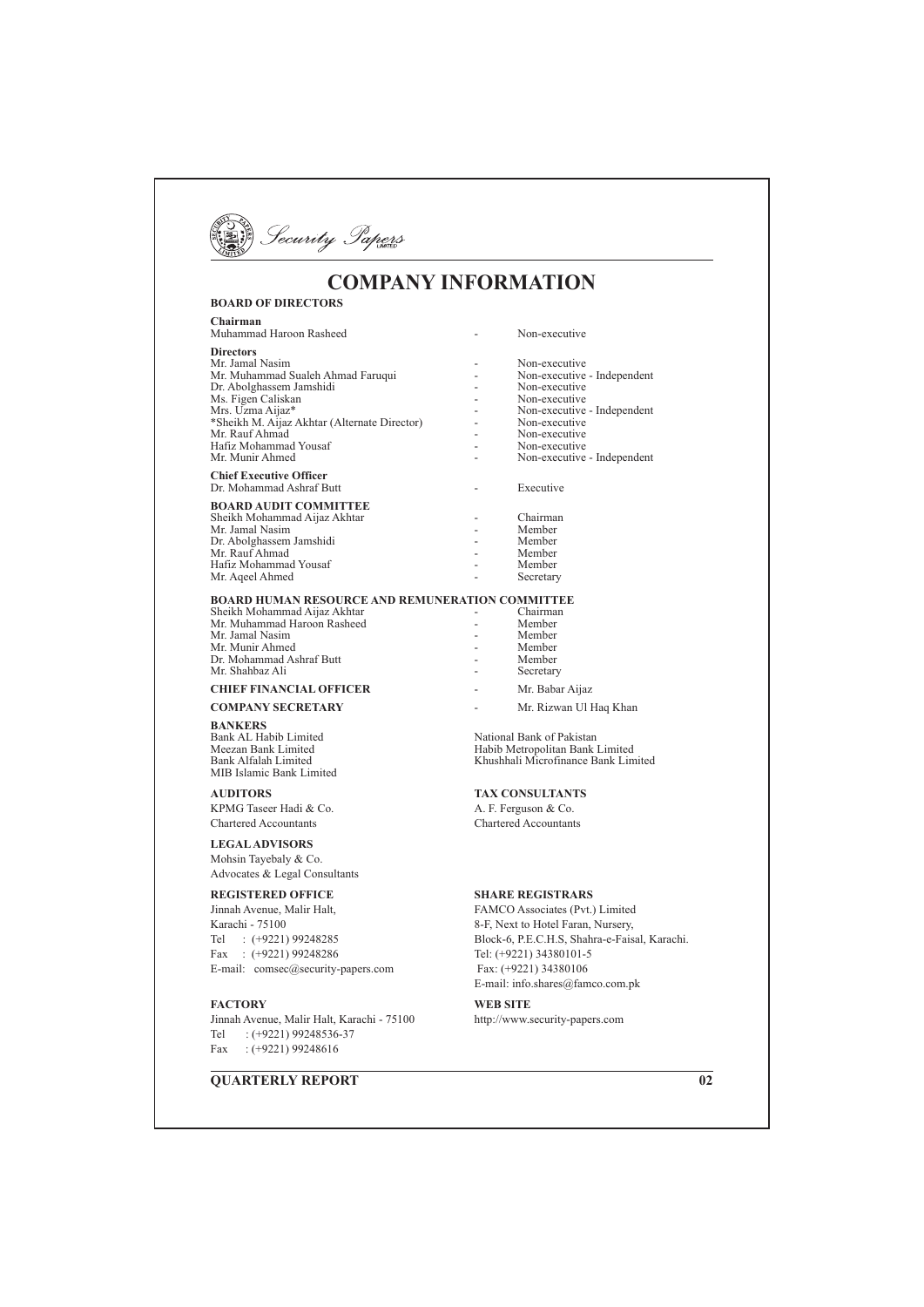

# **DIRECTORS' REPORT**

The Directors are pleased to present the un-audited financial information for the nine months period ended March 31, 2021.

## **BUSINESS AND PERFORMANCE REVIEW**

The profit before and after taxation during the period under review were reported at Rs 1,312 million and Rs 968 million as against Rs 1,118 million and Rs 767 million respectively during the corresponding period of preceding year.

Other income was reported at Rs 478 million as against Rs 227 million in the corresponding period of preceding year. The improvement in other income is primarily attributable to unrealized capital gain of Rs 288 million on investments in mutual funds due to positive performance of the stock market as against unrealized capital loss of Rs 123 million during the corresponding period of the preceding year.

Net sales were reported at Rs 3,380 million during the nine months period under review as against Rs  $3,693$  million in the corresponding period of preceding year. The Company achieved sales volume of 2931 tons as against  $3412$  tons during the corresponding period of preceding year.

Gross profit was reported at Rs 1,160 million as against Rs 1,340 million in the corresponding period of preceding year showing a decrease of Rs 180 million primarily due to lower sales volume and higher prices of cotton comber. The gross profit margin decreased from 36% to 34%.

## **FUTURE PROSPECTS**

Despite the challenging business environment, your Company has always been able to continue its operations while maintaining standard operating procedures for the safety of all the employees. The COVID-19 situation is expected to improve after commencement of vaccination process in Pakistan and around the world. However, the threat of the pandemic still remains high due to emergence of the third wave of Covid-19 in Pakistan. Your Company remains cognizant of the present business challenges and is continually assessing its strategy to meet the customers' demand while improving productivity through innovation, improving efficiency and effective cost containment initiatives.

### **ACKNOWLEDGEMENT**

The directors of your Company take this opportunity to express their gratitude to all the stakeholders for their encouragement and support.

On behalf of the Board of Directors

**DR. MOHAMMAD ASHRAF BUTT** Chief Executive Officer

**JAMAL NASIM** Director

Karachi Dated: April 28, 2021

**OUARTERLY REPORT** 

 $\overline{03}$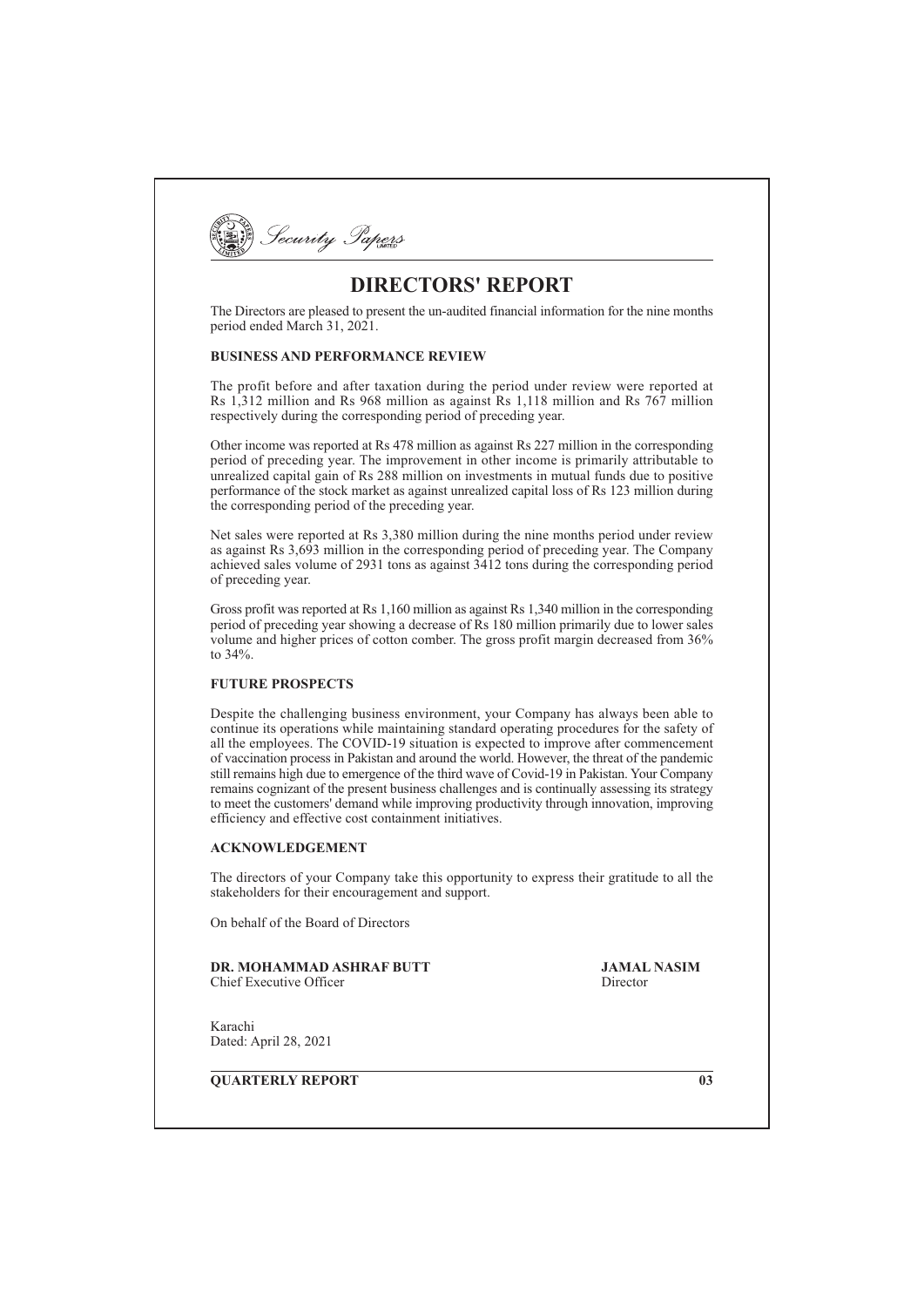**By** Security Sapers

## **Condensed Interim Statement of Financial Position (Un-audited)** As at 31 March 2021 21 March  $30 \text{ J}$

| <b>ASSETS</b><br><b>Non-current assets</b>                                                                                                                                                                                                                                    | <b>Note</b><br>4<br>4.3<br>5 | (Un-audited)<br>------ (Rupees in '000) ------<br>1,827,949<br>23,619<br>18,781<br>800,000<br>4,583<br>2,674,932 | (Audited)<br>1,719,417<br>25,882<br>20,206<br>1,299,667 |
|-------------------------------------------------------------------------------------------------------------------------------------------------------------------------------------------------------------------------------------------------------------------------------|------------------------------|------------------------------------------------------------------------------------------------------------------|---------------------------------------------------------|
|                                                                                                                                                                                                                                                                               |                              |                                                                                                                  |                                                         |
| Property, plant and equipment<br>Right-of-use assets                                                                                                                                                                                                                          |                              |                                                                                                                  |                                                         |
| Intangible assets<br>Long-term investments<br>Lease deposits<br><b>Current assets</b><br>Stores, spares and loose tools<br>Stock-in-trade<br>Trade debts - considered good<br>Loans, advances, deposits, prepayments and other receivables<br>Interest accrued<br>Investments |                              |                                                                                                                  |                                                         |
|                                                                                                                                                                                                                                                                               |                              |                                                                                                                  |                                                         |
|                                                                                                                                                                                                                                                                               |                              |                                                                                                                  |                                                         |
|                                                                                                                                                                                                                                                                               |                              |                                                                                                                  |                                                         |
|                                                                                                                                                                                                                                                                               |                              |                                                                                                                  | 4,458<br>3,069,630                                      |
|                                                                                                                                                                                                                                                                               |                              |                                                                                                                  |                                                         |
|                                                                                                                                                                                                                                                                               |                              | 216,829                                                                                                          | 197,237                                                 |
|                                                                                                                                                                                                                                                                               |                              | 541,884                                                                                                          | 529,111                                                 |
|                                                                                                                                                                                                                                                                               |                              | 599,643                                                                                                          | 360,899                                                 |
|                                                                                                                                                                                                                                                                               |                              | 22,351                                                                                                           | 45,552                                                  |
|                                                                                                                                                                                                                                                                               |                              | 44,982                                                                                                           | 61,453                                                  |
| Cash and bank balances                                                                                                                                                                                                                                                        | 6                            | 3,160,519                                                                                                        | 2,036,153                                               |
|                                                                                                                                                                                                                                                                               |                              | 443,350<br>5,029,558                                                                                             | 683,939<br>3,914,344                                    |
| <b>Total assets</b>                                                                                                                                                                                                                                                           |                              | 7,704,490                                                                                                        | 6,983,974                                               |
| <b>EQUITY AND LIABILITIES</b>                                                                                                                                                                                                                                                 |                              |                                                                                                                  |                                                         |
| Share capital and reserves                                                                                                                                                                                                                                                    |                              |                                                                                                                  |                                                         |
| Authorised share capital                                                                                                                                                                                                                                                      |                              | 700,000                                                                                                          | 700,000                                                 |
| 70,000,000 (30 June 2020: 70,000,000) ordinary shares of Rs. 10 each                                                                                                                                                                                                          |                              |                                                                                                                  |                                                         |
| Issued, subscribed and paid-up capital                                                                                                                                                                                                                                        |                              | 592,559                                                                                                          | 592,559                                                 |
| 59,255,985 ordinary shares of Rs. 10 each                                                                                                                                                                                                                                     |                              |                                                                                                                  |                                                         |
| <b>Revenue reserves</b>                                                                                                                                                                                                                                                       |                              |                                                                                                                  |                                                         |
| General reserves                                                                                                                                                                                                                                                              |                              | 4,663,803                                                                                                        | 4,217,879                                               |
| Unappropriated profits                                                                                                                                                                                                                                                        |                              | 967,768                                                                                                          | 979,228                                                 |
|                                                                                                                                                                                                                                                                               |                              | 5,631,571                                                                                                        | 5,197,107                                               |
| <b>Total shareholders' equity</b>                                                                                                                                                                                                                                             |                              | 6,224,130                                                                                                        | 5,789,666                                               |
| <b>Non-current liabilities</b>                                                                                                                                                                                                                                                |                              |                                                                                                                  |                                                         |
| Lease Labilities                                                                                                                                                                                                                                                              |                              | 18,391                                                                                                           | 19,618                                                  |
| Staff retirement benefits<br>Deferred taxation - net                                                                                                                                                                                                                          |                              | 4,484                                                                                                            | 2,699                                                   |
|                                                                                                                                                                                                                                                                               |                              | 163,037<br>185,912                                                                                               | 120,481<br>142,798                                      |
| <b>Current liabilities</b>                                                                                                                                                                                                                                                    |                              |                                                                                                                  |                                                         |
| Trade and other payables                                                                                                                                                                                                                                                      |                              | 755,008                                                                                                          | 669,940                                                 |
| Accrued mark-up                                                                                                                                                                                                                                                               |                              | 11                                                                                                               | 359                                                     |
| Short-term running finance                                                                                                                                                                                                                                                    |                              | 80,928                                                                                                           | $\sim$                                                  |
| Unclaimed dividend                                                                                                                                                                                                                                                            |                              | 3,936                                                                                                            | 1,523                                                   |
| Unpaid dividend                                                                                                                                                                                                                                                               |                              | 355,674                                                                                                          | 258,552                                                 |
| Current portion of lease liabilities                                                                                                                                                                                                                                          |                              | 6,932                                                                                                            | 7,071                                                   |
| Taxation - net                                                                                                                                                                                                                                                                | $\overline{7}$               | 91,959                                                                                                           | 114,065                                                 |
|                                                                                                                                                                                                                                                                               |                              | 1,294,448                                                                                                        | 1,051,510                                               |
| <b>Total liabilities</b>                                                                                                                                                                                                                                                      |                              | 1,480,360                                                                                                        | 1,194,308                                               |
| Contingencies and commitments                                                                                                                                                                                                                                                 | 8                            |                                                                                                                  |                                                         |
| <b>TOTAL EQUITY AND LIABILITIES</b>                                                                                                                                                                                                                                           |                              | 7,704,490                                                                                                        | 6,983,974                                               |
| The annexed notes 1 to 15 form an integral part of these condensed interim financial statements.                                                                                                                                                                              |                              |                                                                                                                  |                                                         |
| DR. MOHAMMAD ASHRAF BUTT<br><b>JAMAL NASIM</b>                                                                                                                                                                                                                                |                              |                                                                                                                  | <b>BABAR AIJAZ</b>                                      |
| <b>Chief Executive Officer</b><br><b>Director</b>                                                                                                                                                                                                                             |                              |                                                                                                                  | <b>Chief Financial Officer</b>                          |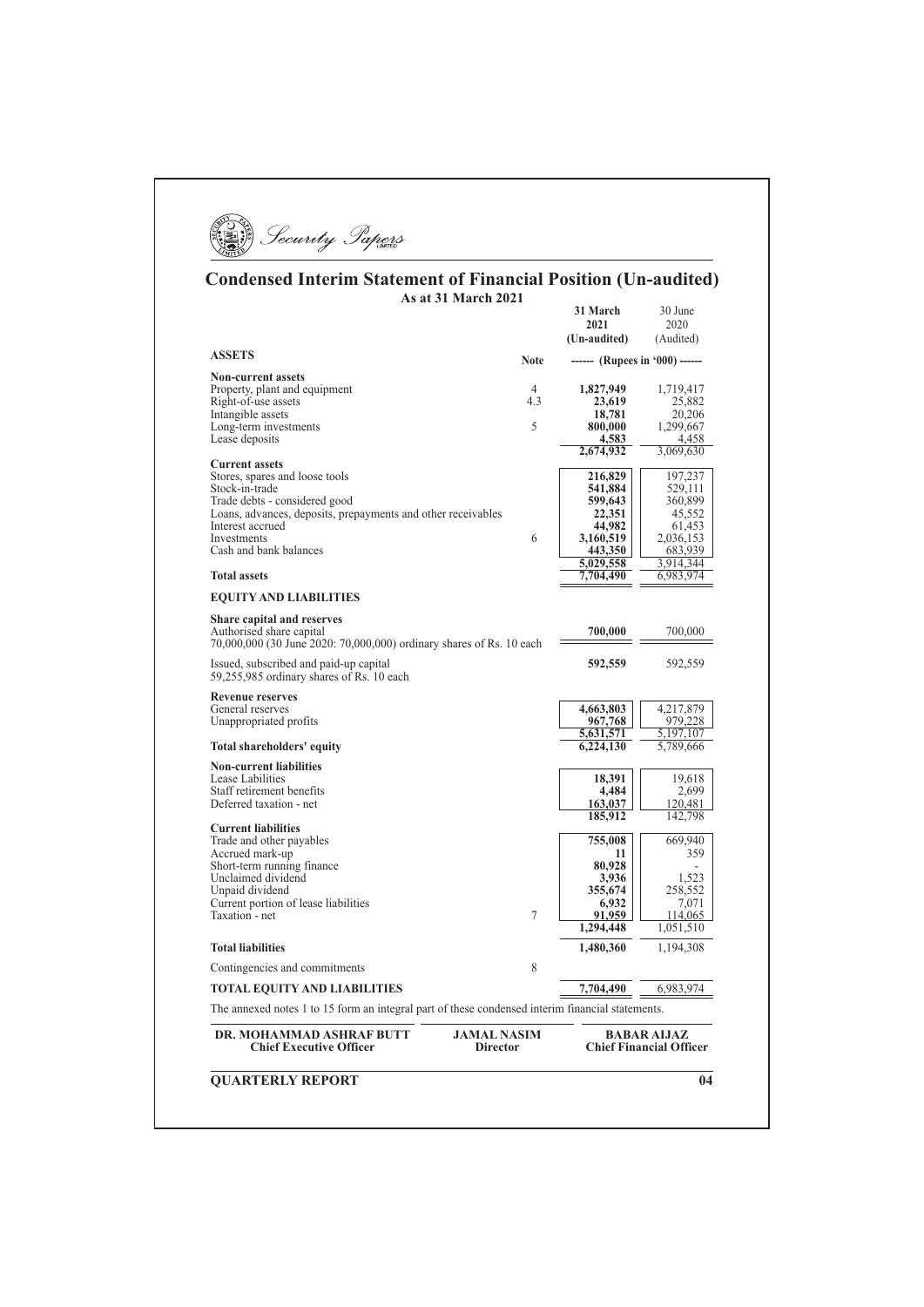Security Papers

# **Condensed Interim Statement of Profit or Loss (Un-audited)** For the nine months and quarter ended 31 March 2021

|                               |             |                  | Nine months ended | Quarter ended                                          |                  |
|-------------------------------|-------------|------------------|-------------------|--------------------------------------------------------|------------------|
|                               |             | 31 March<br>2021 | 31 March<br>2020  | 31 March<br>2021                                       | 31 March<br>2020 |
|                               | <b>Note</b> |                  |                   | ------------- (Rupees in '000) ----------------------- |                  |
| Sales - net                   | 9           | 3,379,914        | 3,693,315         | 1,606,400                                              | 1,203,571        |
| Cost of sales                 |             | (2,219,649)      | (2,353,810)       | (1,032,751)                                            | (765,094)        |
| <b>Gross profit</b>           |             | 1,160,265        | 1,339,505         | 573,649                                                | 438,477          |
| Administrative expenses       |             | (227,771)        | (225, 822)        | (74, 416)                                              | (75,580)         |
| Other income                  | 10          | 478,328          | 227,433           | 116,330                                                | (122, 251)       |
| Other charges                 |             | (95, 416)        | (219, 145)        | (39,985)                                               | (140, 666)       |
| Finance costs                 |             | (3,823)          | (3,747)           | (872)                                                  | (1, 448)         |
| <b>Profit before taxation</b> |             | 1,311,583        | 1,118,224         | 574,706                                                | 98,532           |
| <b>Taxation</b>               |             |                  |                   |                                                        |                  |
| - Current                     |             | (300, 693)       | (374,068)         | (155, 049)                                             | (126, 683)       |
| - Prior                       |             | (568)            | (6, 842)          |                                                        | (452)            |
| - Deferred                    |             | (42, 554)        | 29,565            | (7,650)                                                | 54,672           |
|                               |             | (343, 815)       | (351, 345)        | (162, 699)                                             | (72, 463)        |
| Profit after tax              |             | 967,768          | 766,879           | 412,007                                                | 26,069           |
|                               |             |                  |                   | ---------- Rupees -------------------------            |                  |
| Earnings per share -          |             |                  |                   |                                                        |                  |

DR. MOHAMMAD ASHRAF BUTT **Chief Executive Officer** 

**JAMAL NASIM Director** 

**BABAR AIJAZ**<br>Chief Financial Officer

**QUARTERLY REPORT** 

 $\overline{05}$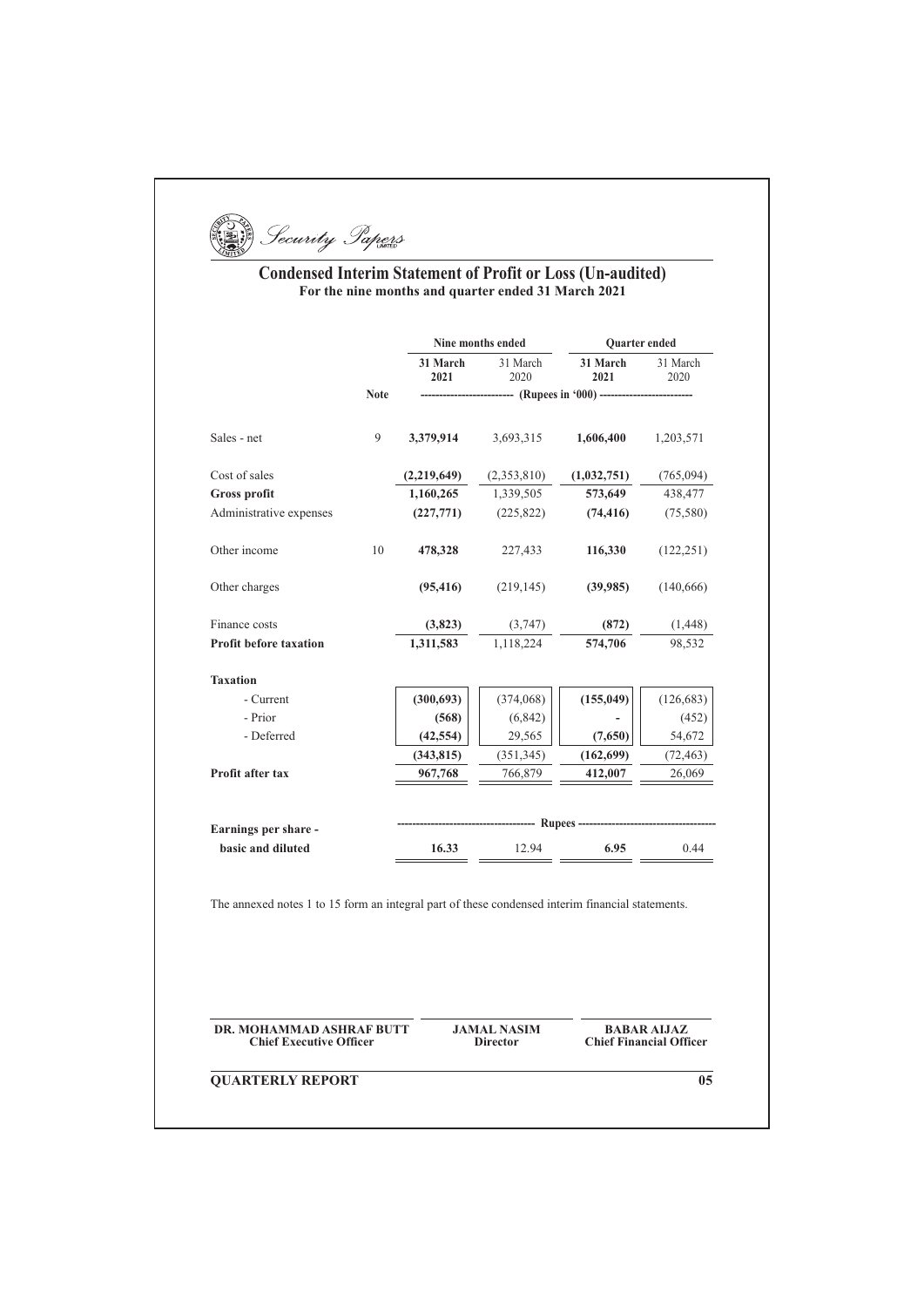[3] Security Papers

# **Condensed Interim Statement of Other Comprehensive Income (Un-audited)** For the nine months and quarter ended 31 March 2021

|                            | Nine months ended |                  |                  | <b>Ouarter ended</b> |
|----------------------------|-------------------|------------------|------------------|----------------------|
|                            | 31 March<br>2021  | 31 March<br>2020 | 31 March<br>2021 | 31 March<br>2020     |
|                            |                   |                  |                  |                      |
| Profit for the period      | 967,768           | 766,879          | 412,007          | 26,069               |
| Other comprehensive income | -                 | ۰                | -                |                      |
| Total comprehensive income |                   |                  |                  |                      |
| for the period             | 967,768           | 766,879          | 412,007          | 26,069               |

The annexed notes 1 to 15 form an integral part of these condensed interim financial statements.

DR. MOHAMMAD ASHRAF BUTT **Chief Executive Officer** 

**JAMAL NASIM Director** 

**BABAR ALJAZ**<br>Chief Financial Officer

**QUARTERLY REPORT** 

 $\overline{06}$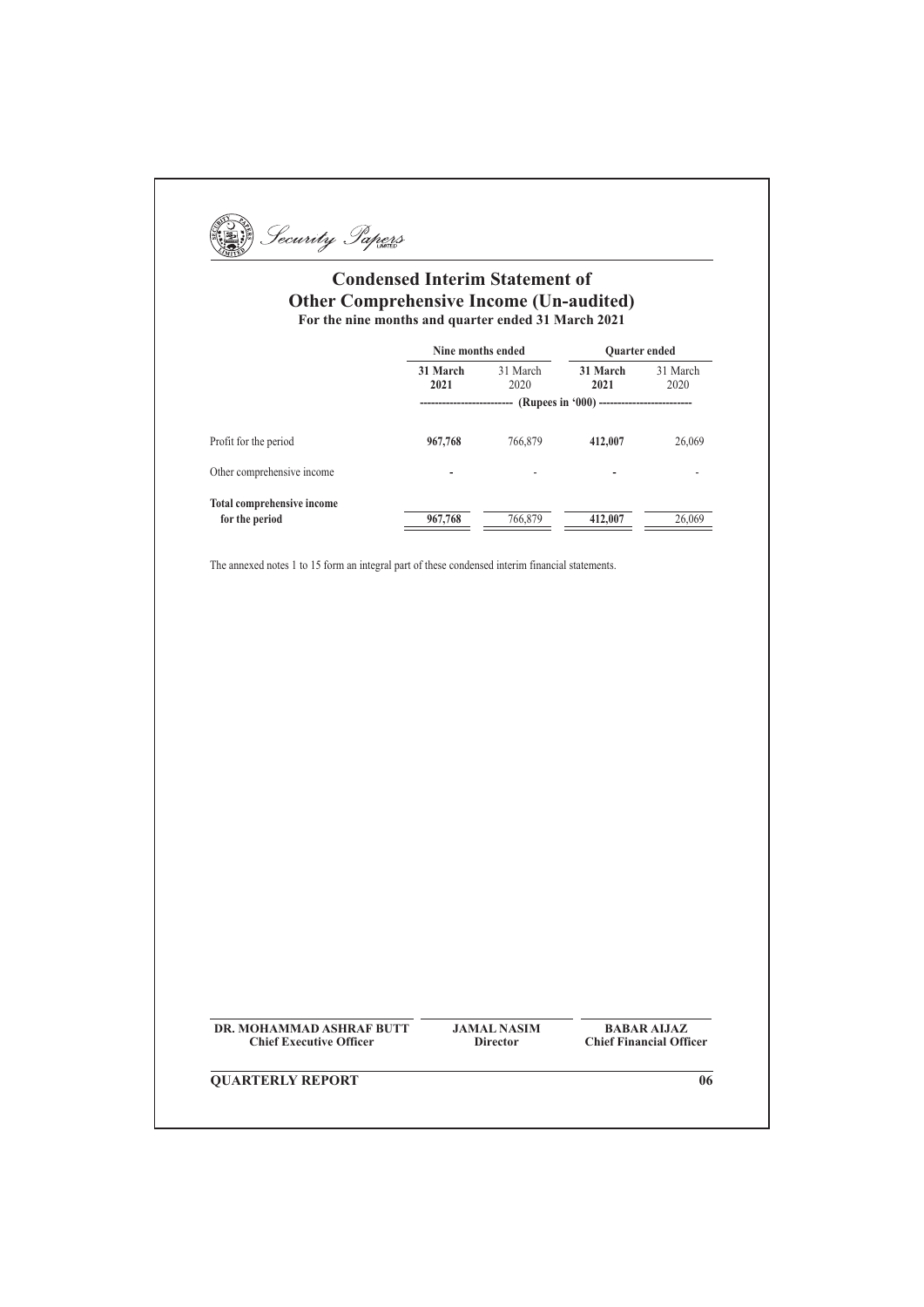(1)

# Condensed Interim Statement of Changes in Equity (Un-audited)<br>For the nine months ended 31 March 2021

|                                                                                          |             |                                                             |                     | <b>Revenue Reserves</b>                         |                          |                 |
|------------------------------------------------------------------------------------------|-------------|-------------------------------------------------------------|---------------------|-------------------------------------------------|--------------------------|-----------------|
|                                                                                          | <b>Note</b> | <b>Issued</b><br>subscribed and<br>paid-up share<br>capital | General<br>reserves | Unappropriated<br>Profit                        | Total<br><b>Reserves</b> | Total<br>equity |
|                                                                                          |             |                                                             |                     | --------- Rupees in '000 ---------------------- |                          |                 |
| Balance as at 30 June 2019                                                               |             | 592.559                                                     | 3,937,879           | 407.658                                         | 4,345,537                | 4,938,096       |
| Total comprehensive income for the<br>nine months period ended 31 March 2020             |             |                                                             |                     |                                                 |                          |                 |
| Profit after tax                                                                         |             | ä,                                                          |                     | 766,879<br>÷.                                   | 766,879                  | 766,879         |
| Other comprehensive income for the period                                                |             |                                                             |                     | 766,879                                         | 766,879                  | 766,879         |
| <b>Transactions with owners</b>                                                          |             |                                                             |                     |                                                 |                          |                 |
| Final cash dividend for the year ended<br>30 June 2019 at the rate of Rs. 7.25 per share |             |                                                             |                     | (429,605)                                       | (429,605)                | (429,605)       |
| Transfer to general reserves                                                             | 15.1        |                                                             | 280,000             | (280,000)                                       |                          |                 |
| Balance as at 31 March 2020                                                              |             | 592.559                                                     | 4,217,879           | 464.932                                         | 4.682.811                | 5,275,370       |
| Balance as at 30 June 2020                                                               |             | 592,559                                                     | 4,217,879           | 979,228                                         | 5,197,107                | 5,789,666       |
| Total comprehensive income for the<br>nine months period ended 31 March 2021             |             |                                                             |                     |                                                 |                          |                 |
| Profit after tax                                                                         |             |                                                             |                     | 967,768<br>÷.                                   | 967,768                  | 967,768         |
| Other comprehensive income for the period                                                |             |                                                             |                     | 967,768                                         | 967,768                  | 967,768         |
| <b>Transactions with owners</b>                                                          |             |                                                             |                     |                                                 |                          |                 |
| Final cash dividend for the year ended<br>30 June 2020 at the rate of Rs. 9 per share    |             |                                                             |                     | (533, 304)                                      | (533, 304)               | (533, 304)      |
| Transfer to general reserves                                                             | 15.1        |                                                             | 445,924             | (445, 924)                                      |                          |                 |
| Balance as at 31 March 2021                                                              |             | 592.559                                                     | 4,663,803           | 967,768                                         | 5,631,571                | 6,224,130       |

The annexed notes 1 to 15 form an integral part of these condensed interim financial statements.

DR. MOHAMMAD ASHRAF BUTT **Chief Executive Officer** 

**JAMAL NASIM Director** 

**BABAR AIJAZ Chief Financial Officer** 

**QUARTERLY REPORT** 

 $\overline{07}$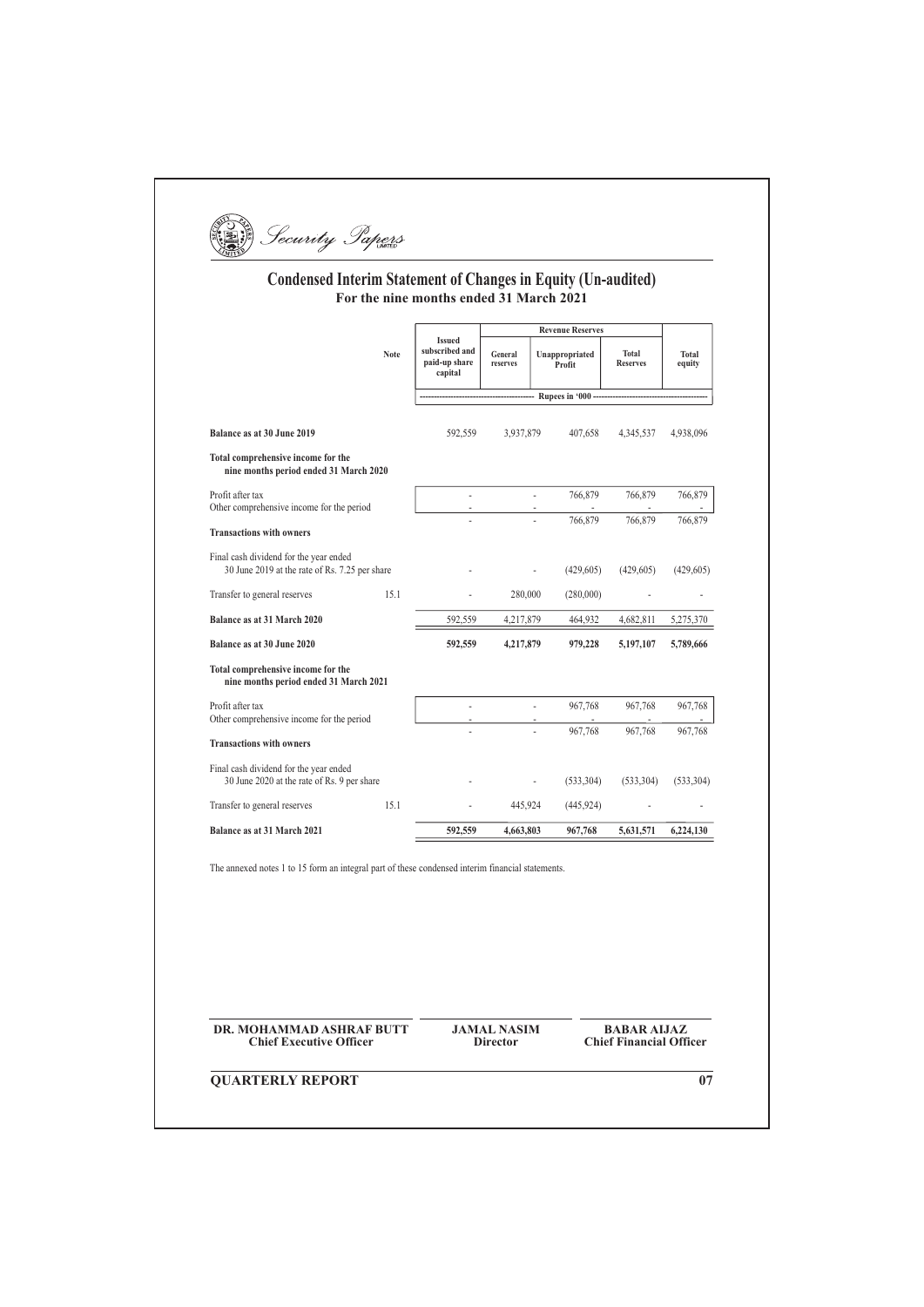

# **Condensed Interim Statement of Cash Flows (Un-audited)**<br>For the nine months ended 31 March 2021

| <b>Note</b>                                                                                         | 31 March<br>2021 | 31 March<br>2020                                     |
|-----------------------------------------------------------------------------------------------------|------------------|------------------------------------------------------|
| <b>CASH FLOWS FROM OPERATING ACTIVITIES</b>                                                         |                  |                                                      |
|                                                                                                     |                  | ------ (Rupees in '000) ------                       |
|                                                                                                     |                  |                                                      |
| Cash generated from operations                                                                      | 832,211          | 1,680,190                                            |
| Lease deposits (received) / paid                                                                    | (125)            | 169                                                  |
| Taxes paid                                                                                          | (323, 367)       | (348, 800)                                           |
| Interest paid                                                                                       | (2,460)          | (3,863)                                              |
| Net cash generated from operating activities                                                        | 506,259          | 1,327,696                                            |
| <b>CASH FLOWS FROM INVESTING ACTIVITIES</b>                                                         |                  |                                                      |
| Capital expenditure                                                                                 | (248, 482)       | (167, 685)                                           |
| Acquisition of intangible assets                                                                    | (509)            | (19, 412)                                            |
| Proceeds from sale of property, plant and equipment                                                 | 1,746            | 3,083                                                |
| Dividend received from mutual funds                                                                 | 666              | 885                                                  |
| Mark-up received                                                                                    | 172,052          | 187,994                                              |
| Gain on Redemption of mutual Fund                                                                   | 5,590            |                                                      |
| Investments made during the period                                                                  | (1,905,189)      | (3, 143, 145)                                        |
| Investments matured during the period                                                               | 1,737,633        | 2,745,167                                            |
| Net cash used in investing activities                                                               | (236, 493)       | (393, 113)                                           |
| <b>CASH FLOWS FROM FINANCING ACTIVITIES</b>                                                         |                  |                                                      |
| Payments of lease liabilities                                                                       | (7,514)          | (6,754)                                              |
| Short-term running finance obtained / (paid)                                                        | 80,928           | (88,030)                                             |
| Dividend paid                                                                                       | (433,769)        | (427, 202)                                           |
| Net cash used in financing activities                                                               | (360, 355)       | (521, 986)                                           |
| Net (decrease) / increase in cash and cash equivalents                                              | (90, 589)        | 412,597                                              |
| Cash and cash equivalents at beginning of the period                                                | 683,939          | 204,913                                              |
| 12<br>Cash and cash equivalents at end of the period                                                | 593,350          | 617,510                                              |
| The annexed notes 1 to 15 form an integral part of these condensed interim financial statements.    |                  |                                                      |
| DR. MOHAMMAD ASHRAF BUTT<br><b>JAMAL NASIM</b><br><b>Chief Executive Officer</b><br><b>Director</b> |                  | <b>BABAR AIJAZ</b><br><b>Chief Financial Officer</b> |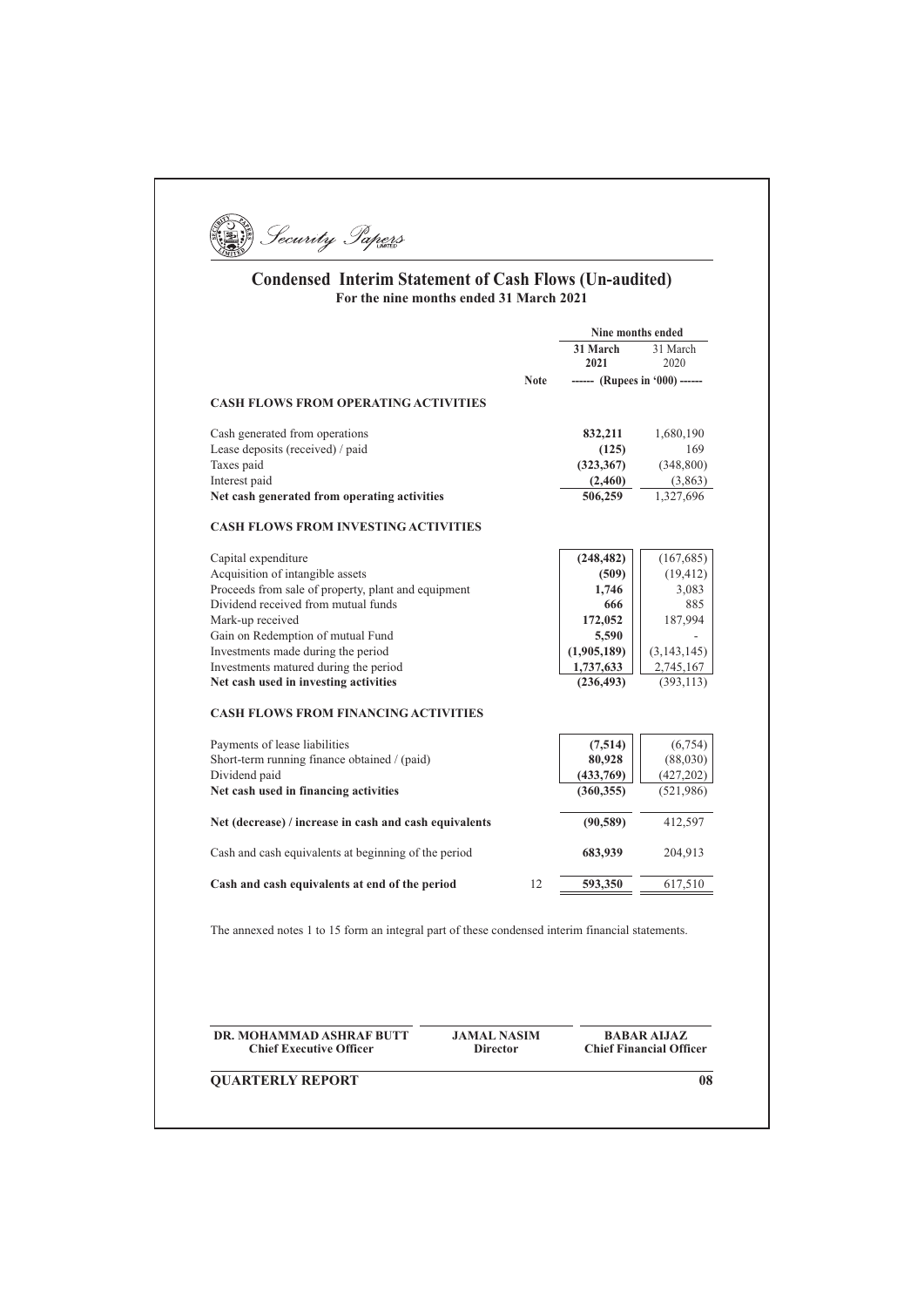

## Notes to the Condensed Interim Financial Information (Un-audited) For the nine months ended 31 March 2021

#### THE COMPANY AND ITS OPERATION  $\mathbf{1}$

 $1.1$ Security Papers Limited (the "Company") is incorporated and domiciled in Pakistan as a public company limited by shares. The address of its registered office and factory is Jinnah Avenue, Malir Halt, Karachi, Pakistan. The Company is listed on the Pakistan Stock Exchange Limited.

The principal activity of the Company is manufacturing of specialised paper for banknote and non-banknote security documents.

#### 1.2 Impact of COVID-19 on the condensed interim financial statements

The pandemic of COVID-19 that has rapidly spread all across the world has not only endangered human lives but has also adversely impacted the global economy. The management had taken all necessary steps to ensure smooth and adequate continuation of its business by following standard operating procedures (SOPs) in order to maintain business performance despite slowed down economic activity

In view of the financial and operational effects of COVID-19 on the Company's business and disclosures, the management has assessed the accounting implications of these developments on these condensed interim financial statements, including but not limited to following areas:

- expected credit losses and modification of financial liability under IFRS 9. 'Financial  $Instrumente'$
- impairment of tangible and intangible assets under IAS 36, 'Impairment of Assets';
- net realisable value of inventory under IAS 2. 'Inventories': and
- going concern assumption used for the preparation of these condensed interim financial statements

According to management's assessment, there are no material implications of COVID-19 that require specific disclosure in these condensed interim financial statements.

#### $\overline{2}$ **BASIS OF PREPARATION AND STATEMENT OF COMPLIANCE**

- $2.1$ These condensed interim financial statements of the Company for the nine months period ended 31 March 2021 have been prepared in accordance with the accounting and reporting standard as applicable in Pakistan for "interim financial reporting. The accounting and reporting standards as applicable in Pakistan for interim financial" reporting comprises of:
	- International Accounting Standard (IAS) 34, Interim Financial Reporting, issued by the International Accounting Standards Board (IASB) as notified under the Companies Act,  $2017$  and
	- Provisions of and directives issued under the Companies Act. 2017.

Where the provisions of and directives issued under the Companies Act, 2017 differ with the requirements of IAS 34, the provisions of and directives issued under the Companies Act, 2017 have been followed.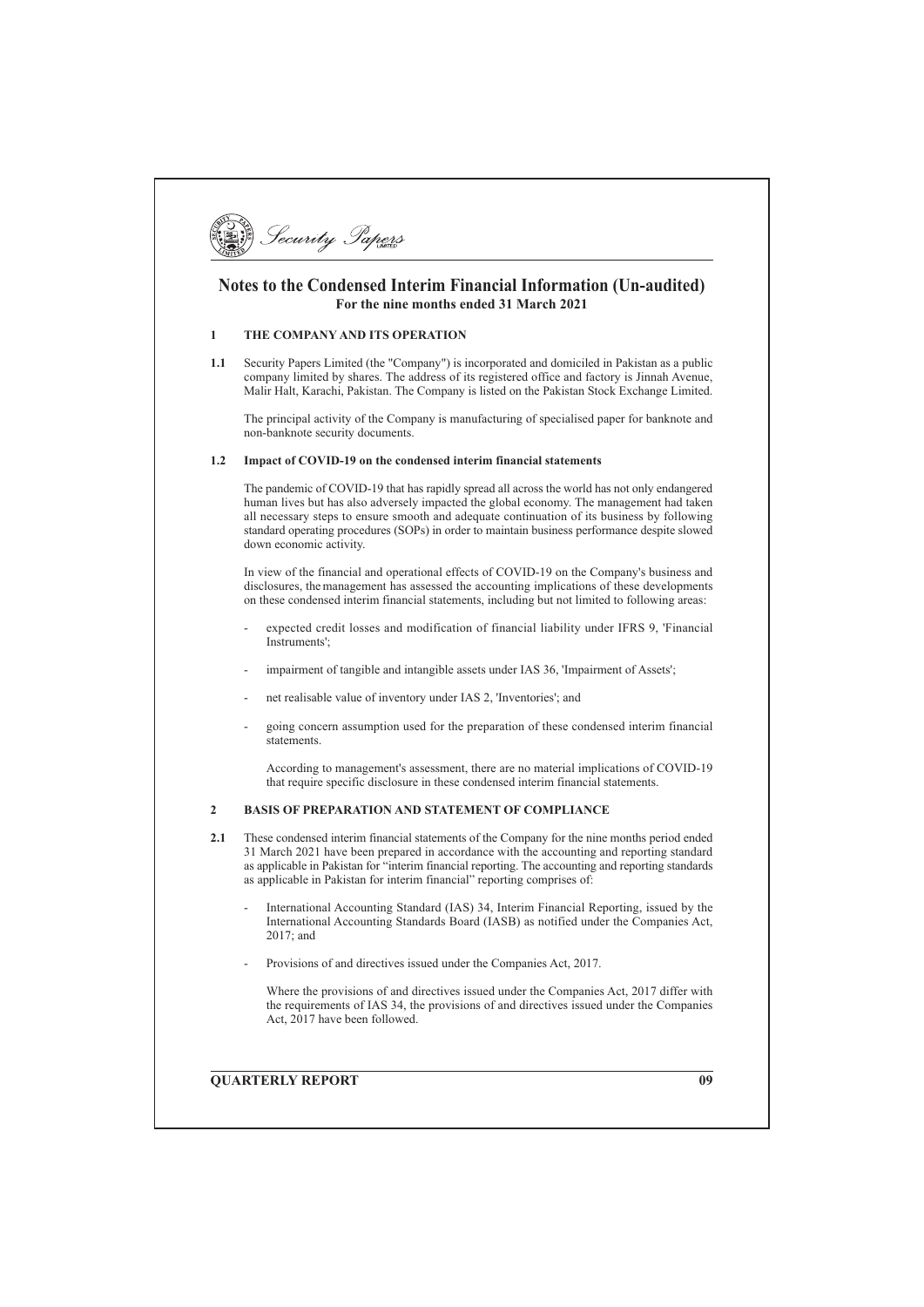Security Papers

- These condensed interim financial statements of the Company do not include all of the information  $2.2$ required for annual financial statements and should be read in conjunction with the annual financial statements of the Company as at and for the year ended 30 June 2020. However, selected explanatory notes are included to explain events and transactions that are significant to an understanding of the changes in the Company's financial position and performance since the last annual audited financial statements.
- $2.3$ These condensed interim financial statements are presented in Pakistan rupees which is also the Company's functional currency and all financial information presented has been rounded off to the nearest thousands, except otherwise stated.
- $2.4$ These condensed interim financial statements are being submitted to the shareholders as required by listing regulations of Pakistan Stock Exchange vide section 237 of the Companies Act, 2017.

#### $2.5$ Use of estimates and judgements

In preparing these condensed interim financial statements, management has made judgements and estimates that affect the application of accounting policies and the reported amounts of assets and liabilities, income and expenses. Actual result may differ from these estimates.

The significant judgements made by management in applying the Company's accounting policies and the key sources of estimation uncertainty were the same as those described in the annual financial statements as at and for the year ended 30 June 2020.

#### $2.6$ Standards, interpretations and amendments to published accounting and reporting standards that are not yet effective

The following International Financial Reporting Standards (IFRS) as notified under the Companies Act, 2017 and the amendments and interpretations thereto will be effective for accounting periods beginning on or after 01 January 2021.

- COVID-19-Related Rent Concessions (Amendment to IFRS 16) the International Accounting Standards Board (the Board) has issued amendments to IFRS 16 (the amendments) to provide practical relief for lessees in accounting for rent concessions. The amendments are effective for periods beginning on or after 1 June 2020, with earlier application permitted. Under the standard's previous requirements, lessees assess whether rent concessions are lease modifications and, if so, apply the specific guidance on accounting for lease modifications. This generally involves remeasuring the lease liability using the revised lease payments and a revised discount rate. In light of the effects of the COVID-19 pandemic, and the fact that many lessees are applying the standard for the first time in their financial statements, the Board has provided an optional practical expedient for lessees. Under the practical expedient, lessees are not required to assess whether eligible rent concessions are lease modifications, and instead are permitted to account for them as if they were not lease modifications. Rent concessions are eligible for the practical expedient if they occur as a direct consequence of the COVID-19 pandemic and if all the following criteria are met:
- the change in lease payments results in revised consideration for the lease that is substantially the same as, or less than, the consideration for the lease immediately preceding the change:
- any reduction in lease payments affects only payments originally due on or before 30 June  $2021$  and
- there is no substantive change to the other terms and conditions of the lease.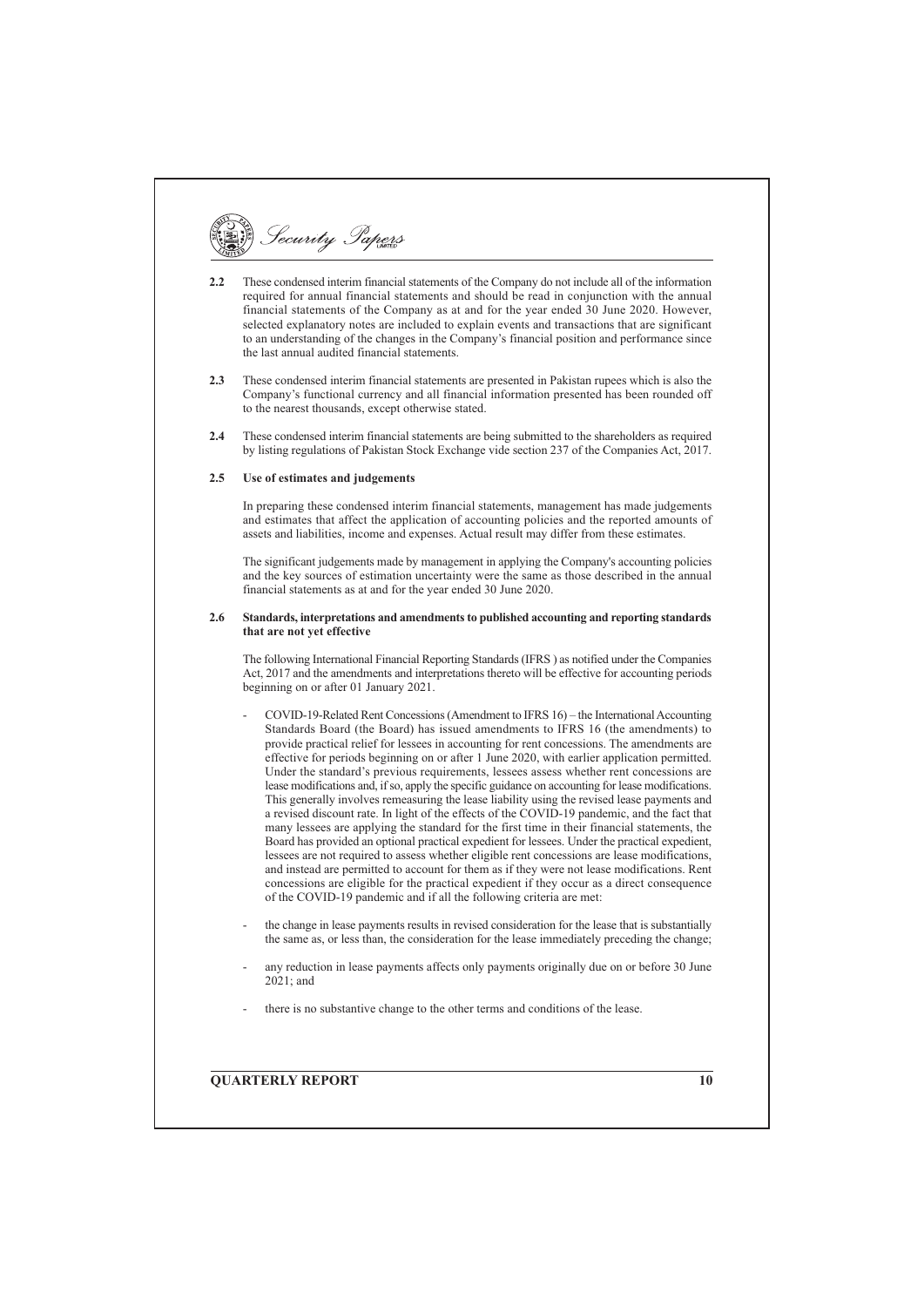Security Papers

- Interest Rate Benchmark Reform Phase 2 which amended IFRS 9, IAS 39, IFRS 7, IFRS 4 and IFRS 16 is applicable for annual financial periods beginning on or after 1 January 2021, with earlier application permitted. The amendments introduce a practical expedient to account for modifications of financial assets or financial liabilities if a change results directly from IBOR reform and occurs on an 'economically equivalent' basis. In these cases, changes will be accounted for by updating the effective interest rate. A similar practical expedient will apply under IFRS 16 for lessees when accounting for lease modifications required by IBOR reform. The amendments also allow a series of exemptions from the regular, strict rules around hedge accounting for hedging relationships directly affected by the interest rate benchmark reforms. The amendments apply retrospectively with earlier application permitted. Hedging relationships previously discontinued solely because of changes resulting from the reform will be reinstated if certain conditions are met.
- Onerous Contracts Cost of Fulfilling a Contract (Amendments to IAS 37) effective for the annual period beginning on or after 1 January 2022 amends IAS 1 by mainly adding paragraphs which clarifies what comprise the Cost of Fulfilling a contract, Cost of Fulfilling a contract is relevant when determining whether a contract is onerous. An entity is required to apply the amendments to contracts for which it has not yet fulfilled all its obligations at the beginning of the annual reporting period in which it first applies the amendments (the date of initial application). Restatement of comparative information is not required, instead the amendments require an entity to recognize the cumulative effect of initially applying the amendments as an adjustment to the opening balance of retained earnings or other component of equity, as appropriate, at the date of initial application.

#### Annual Improvements to IFRS standards 2018-2020:

The following annual improvements to IFRS standards 2018-2020 are effective for annual reporting periods beginning on or after 1 January 2022.

- IFRS 9 The amendment clarifies that an entity includes only fees paid or received between the entity (the borrower) and the lender, including fees paid or received by either the entity or the lender on the other's behalf, when it applies the '10 per cent' test in paragraph B3.3.6 of IFRS 9 in assessing whether to derecognize a financial liability.
- IFRS 16 The amendment partially amends Illustrative Example 13 accompanying IFRS 16 by excluding the illustration of reimbursement of leasehold improvements by the lessor. The objective of the amendment is to resolve any potential confusion that might arise in lease incentives
- IAS 41 The amendment removes the requirement in paragraph 22 of IAS 41 for entities to exclude taxation cash flows when measuring the fair value of a biological asset using a present value technique.
- Property, Plant and Equipment: Proceeds before Intended Use (Amendments to IAS 16) effective for the annual period beginning on or after 1 January 2022. Clarifies that sales proceeds and cost of items produced while bringing an item of property, plant and equipment to the location and condition necessary for it to be capable of operating in the manner intended by management e.g. when testing etc., are recognized in profit or loss in accordance with applicable Standards. The entity measures the cost of those items applying the measurement requirements of IAS 2. The standard also removes the requirement of deducting the net sales proceeds from cost of testing. An entity shall apply those amendments retrospectively, but only to items of property, plant and equipment that are brought to the location and condition necessary for them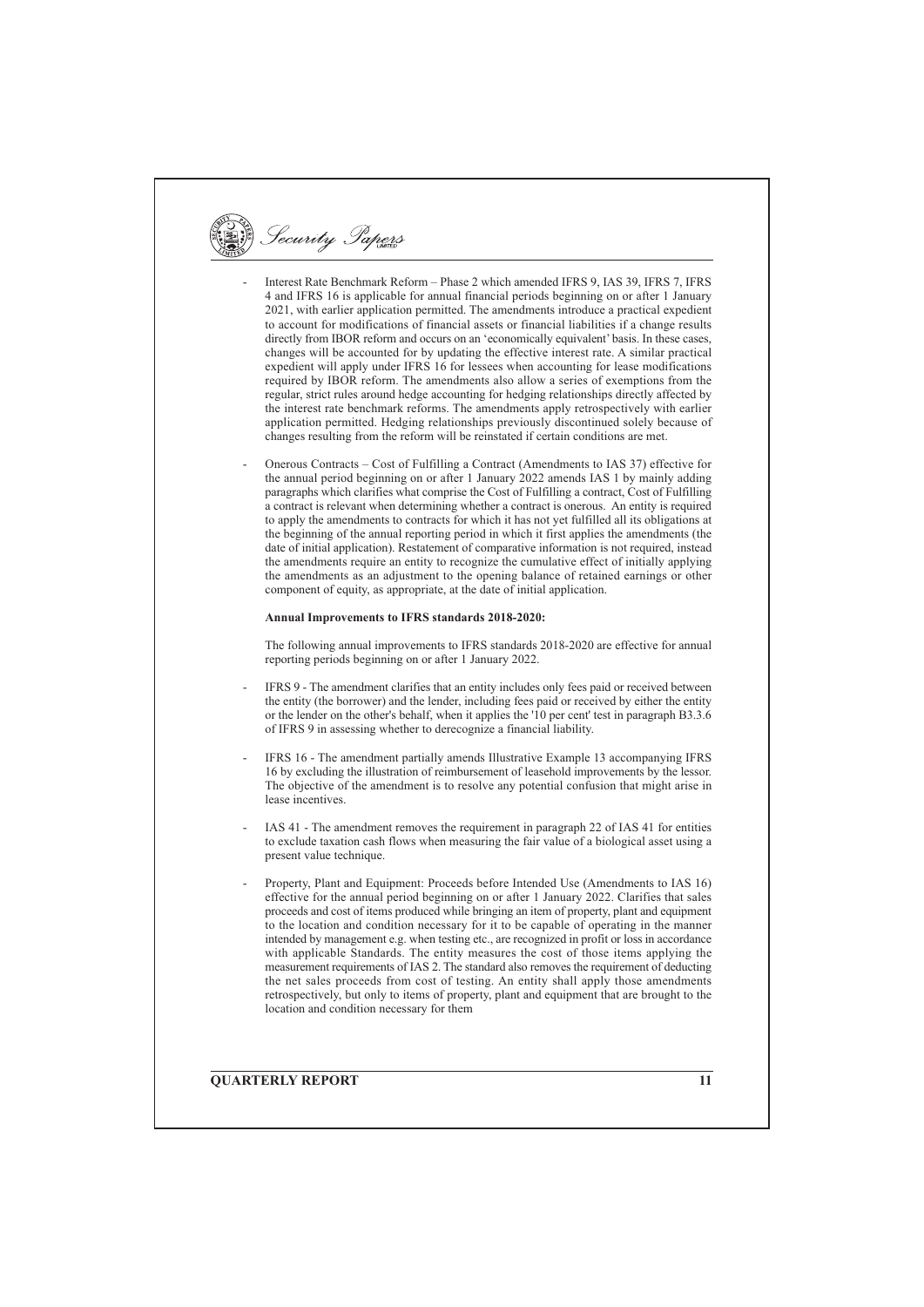Security Papers

to be capable of operating in the manner intended by management on or after the beginning of the earliest period presented in the financial statements in which the entity first applies the amendments. The entity shall recognize the cumulative effect of initially applying the amendments as an adjustment to the opening balance of retained earnings (or other component of equity, as appropriate) at the beginning of that earliest period presented.

- Reference to the Conceptual Framework (Amendments to IFRS 3) Reference to the Conceptual Frame-work, issued in May 2020, amended paragraphs 11, 14, 21, 22 and 23 of and added paragraphs 21A, 21B, 21C and 23A to IFRS 3. An entity shall apply those amendments to business combinations for which the acquisition date is on or after the beginning of the first annual reporting period beginning on or after 1 January 2022. Earlier application is permitted if at the same time or earlier an entity also applies all the amendments made by Amendments to References to the Conceptual Framework in IFRS Standards, issued in March 2018
- Extension of the Temporary Exemption from Applying IFRS 9 (Amendments to IFRS 4) - In response to concerns regarding temporary accounting mismatches and volatility, and increased costs and complexity, the Board issued amendments to IFRS 4 Insurance Contracts in 2017. The two optional solutions raised some considerations which required detailed analysis and management judgement. On the issue of IFRS 17 (Revised) Insurance Contracts in June 2020, the end date for applying the two options under the IFRS 4 amendments was extended to 1 January 2023, aligned with the effective date of IFRS 17.
- Sale or Contribution of Assets between an Investor and its Associate or Joint Venture (Amendments to IFRS 10 and IAS 28) - The amendment amends accounting treatment on loss of control of business or assets. The amendments also introduce new accounting for less frequent transaction that involves neither cost nor full step-up of certain retained interests in assets that are not businesses. The effective date for these changes has been deferred indefinitely until the completion of a broader review.
- Classification of liabilities as current or non-current (Amendments to IAS 1) effective for the annual period beginning on or after 1 January 2022. These amendments in the standards have been added to further clarify when a liability is classified as current. The standard also amends the aspect of classification of liability as non-current by requiring the assessment of the entity's right at the end of the reporting period to defer the settlement of liability for at least twelve months after the reporting period. An entity shall apply those amendments retrospectively in accordance with IAS 8.

The above amendments are effective from annual period beginning on or after 01 January 2021 and are not likely to have an impact on Company's financial statements.

#### SIGNIFICANT ACCOUNTING POLICIES  $\mathbf{3}$

- The accounting policies and the methods of computation adopted in the preparation of these  $3.1$ condensed interim financial statements are same as those applied in the preparation of the audited financial statements for the year ended 30 June 2020.
- $3.2$ A number of amendments in applicable accounting and reporting standards became effective from 1 January 2020 but they do not have material effect on the Company's financial statements.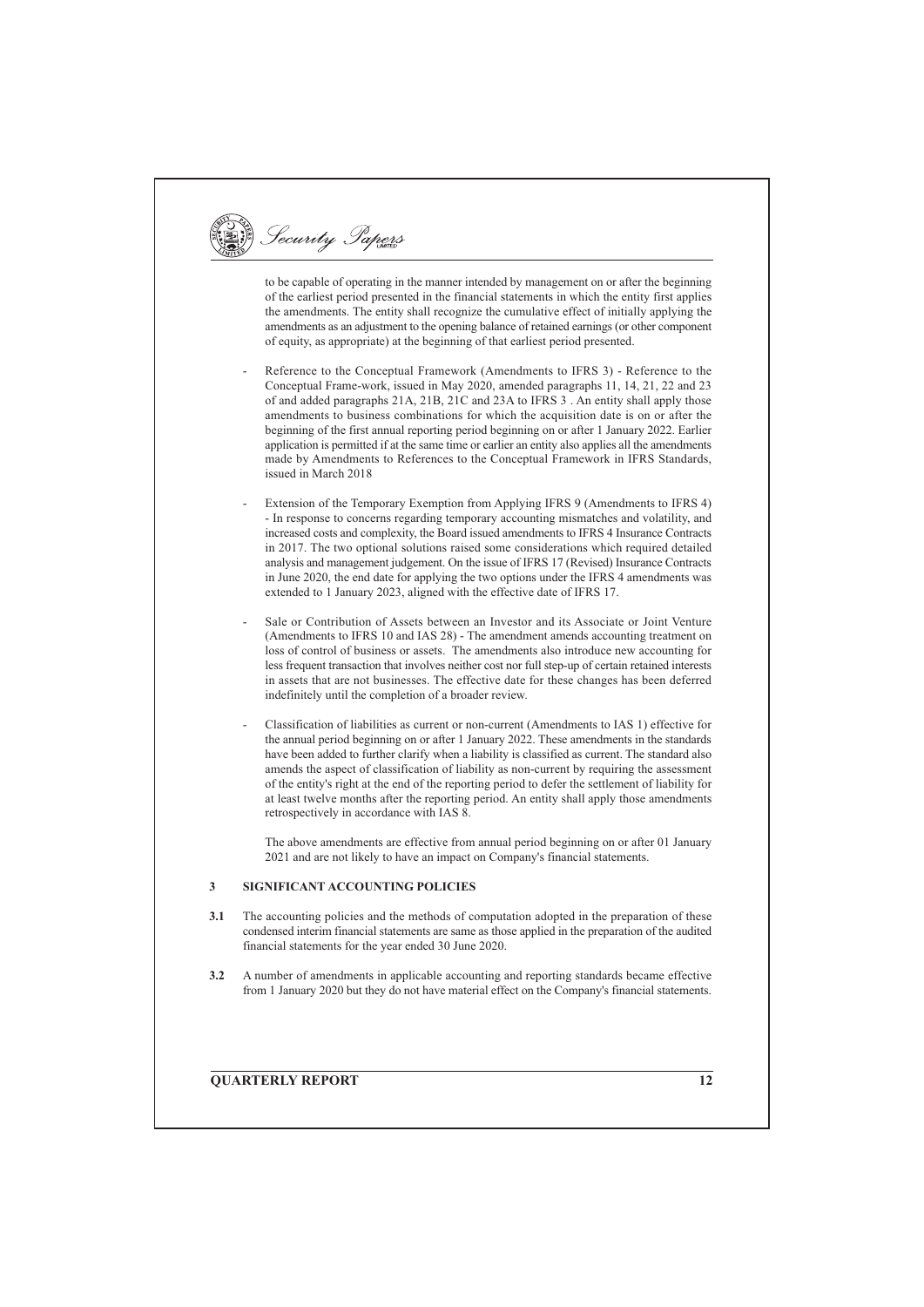|                         |                                                                           |             | 31 March<br>2021<br>(Un-audited) | 30 June<br>2020<br>(Audited) |
|-------------------------|---------------------------------------------------------------------------|-------------|----------------------------------|------------------------------|
| $\overline{\mathbf{4}}$ | PROPERTY, PLANT AND EQUIPMENT                                             | <b>Note</b> | ------ (Rupees in '000) ------   |                              |
|                         | Operating assets                                                          | 4.1         | 1,499,059                        | 1,420,120                    |
|                         | Capital work-in-progress (CWIP)                                           | 4.2         | 328,890                          | 299,297                      |
|                         |                                                                           |             | 1,827,949                        | 1,719,417                    |
| 4.1                     | <b>Operating assets</b>                                                   |             |                                  |                              |
|                         | Opening book value                                                        |             | 1,420,120                        | 1,486,646                    |
|                         | Additions during the period / year                                        | 4.1.1       | 42,029                           | 96,337                       |
|                         | Transferred from CWIP<br>Disposals during the period / year at book value | 4.1.1       | 176,860<br>(18)                  | 25,221<br>(41)               |
|                         | Depreciation charged during the period / year                             |             | (139, 932)                       | (188, 043)                   |
|                         |                                                                           |             | 1,499,059                        | 1,420,120                    |
|                         | 4.1.1 Additions during the period / year                                  |             |                                  |                              |
|                         | Plant and machinery                                                       |             | 200,231                          | 62,482                       |
|                         | Electric, water and gas installations                                     |             | 5,871                            | 20,894                       |
|                         | Laboratory equipment                                                      |             | 3,049                            | 7,858                        |
|                         | Building on free hold land<br>Computers and accessories                   |             | 1,565<br>1,171                   | 3,163<br>3,592               |
|                         | Office and security equipment                                             |             | 584                              | 3.911                        |
|                         | Furniture and fixtures                                                    |             | 337                              | 549                          |
|                         | Motor vehicles - owned                                                    |             | 29                               | 2,946                        |
|                         | Spare parts and stand by equipment                                        |             | 6,052                            | 16,163                       |
|                         |                                                                           |             | 218,889                          | 121,558                      |
| 4.2                     | Capital work-in-progress                                                  |             |                                  |                              |
|                         | Opening balance                                                           |             | 299,297                          | 4,404                        |
|                         | Additions during the period / year                                        |             | 206,453                          | 321,842                      |
|                         | Transferred to operating assets                                           |             | (176, 860)                       | (25, 221)                    |
|                         | Transferred to right-of-use assets<br>Expensed out                        |             |                                  | (1,710)<br>(18)              |
|                         |                                                                           |             | 328,890                          | 299,297                      |
| 4.3                     | <b>Right-of-use assets</b>                                                |             |                                  |                              |
|                         | Opening balance                                                           |             | 25,882                           |                              |
|                         | Transfer from operating assets                                            |             |                                  | 23,707                       |
|                         | Additions during the period / year                                        |             | 4,437                            | 10,192                       |
|                         | Transferred from CWIP<br>Disposals during the period / year at book value |             | (628)                            | 1,710<br>(2,045)             |
|                         | Depreciation for the period / year                                        |             | (6,072)                          | (7,682)                      |
|                         |                                                                           |             | 23,619                           | 25,882                       |
| 5                       | <b>LONG-TERM INVESTMENTS</b>                                              |             |                                  |                              |
|                         | Pakistan Investment Bonds (PIBs)                                          | 5.1         | 1,319,121                        | 1,299,667                    |
|                         | Less: PIBs with current maturity                                          | 5.2         | (519, 121)<br>800,000            | 1.299.667                    |
|                         |                                                                           |             |                                  |                              |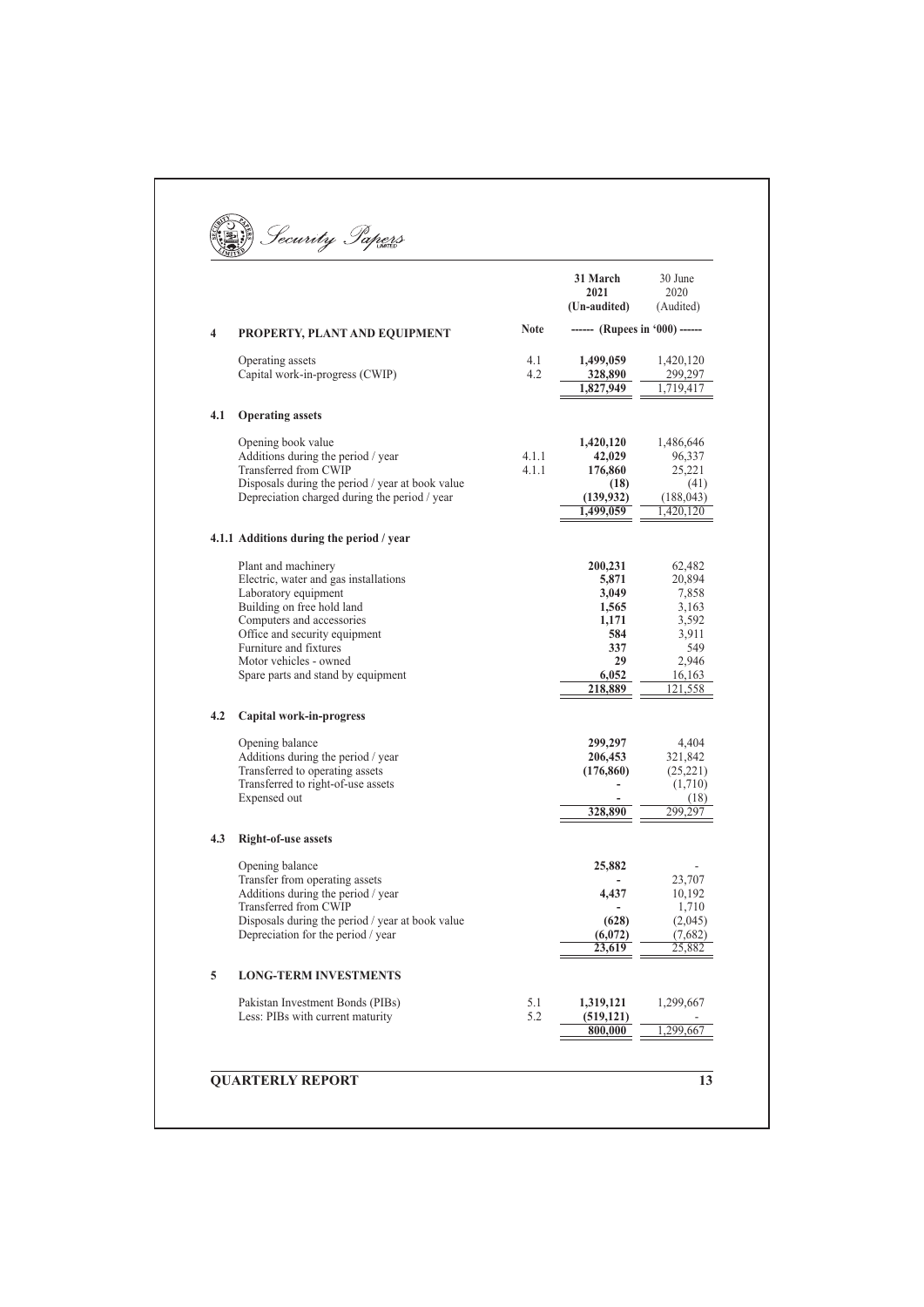|   |                                     |                                                           | <b>5.2</b> These represent investments in 3 years Pakistan Investment Bonds (PIBs) carrying fixed profit<br>at the rate of 12.05% to 13.69% (30 June 2020: 12.05% to 13.69%) with maturities in July 2021.<br>The profit payments are made semi-annually. |                                  |                              |
|---|-------------------------------------|-----------------------------------------------------------|-----------------------------------------------------------------------------------------------------------------------------------------------------------------------------------------------------------------------------------------------------------|----------------------------------|------------------------------|
|   |                                     |                                                           |                                                                                                                                                                                                                                                           |                                  |                              |
|   |                                     |                                                           |                                                                                                                                                                                                                                                           | 31 March<br>2021<br>(Un-audited) | 30 June<br>2020<br>(Audited) |
|   |                                     |                                                           | <b>Note</b>                                                                                                                                                                                                                                               | ------ (Rupees in '000) ------   |                              |
| 6 | <b>INVESTMENTS</b>                  |                                                           |                                                                                                                                                                                                                                                           |                                  |                              |
|   | At amortised cost<br>Treasury bills | Term deposit receipts (TDRs)<br>Pakistan Investment Bonds | 5.2                                                                                                                                                                                                                                                       | 1,406,350<br>150,000<br>519,121  | 760,471<br>150,000           |
|   | Units of mutual funds               | At fair value through profit or loss                      | 6.1                                                                                                                                                                                                                                                       | 1,085,048<br>3,160,519           | 1,125,682<br>2.036.153       |
|   |                                     |                                                           |                                                                                                                                                                                                                                                           |                                  |                              |
|   | 31 March                            | 30 June                                                   | 6.1 Investments in units of mutual funds are as follows:<br><b>Name of Investee Company</b>                                                                                                                                                               | 31 March                         | 30 June                      |
|   | 2021                                | 2020                                                      |                                                                                                                                                                                                                                                           | 2021                             | 2020                         |
|   | (Un-audited)                        | (Audited)                                                 |                                                                                                                                                                                                                                                           | (Un-audited)                     | (Audited)                    |
|   |                                     | ----------- (Units) ------------                          |                                                                                                                                                                                                                                                           | ------ (Rupees in '000) ------   |                              |
|   | 44,054,830                          | 44,054,830                                                | NAFA Islamic Stock Fund                                                                                                                                                                                                                                   | 545,416                          | 416,904                      |
|   | 5,191,107                           | 5,191,107                                                 | Meezan Islamic Fund                                                                                                                                                                                                                                       | 315,414                          | 242,354                      |
|   |                                     | 19,574,881                                                | NAFA Islamic Asset Allocation Fund                                                                                                                                                                                                                        |                                  | 277,673                      |
|   | 8,250,665                           | 8,250,665                                                 | Meezan Balance Fund                                                                                                                                                                                                                                       | 130,126                          | 113,146                      |
|   | 4,838,392                           | 4,760,320                                                 | NIT Islamic Equity Fund                                                                                                                                                                                                                                   | 44,610                           | 35,226                       |
|   |                                     |                                                           |                                                                                                                                                                                                                                                           |                                  |                              |
|   |                                     |                                                           |                                                                                                                                                                                                                                                           |                                  |                              |
|   | 1,095,110                           | 1,095,110                                                 | Meezan Strategic Allocation Plan-I                                                                                                                                                                                                                        | 49,482                           | 40,379                       |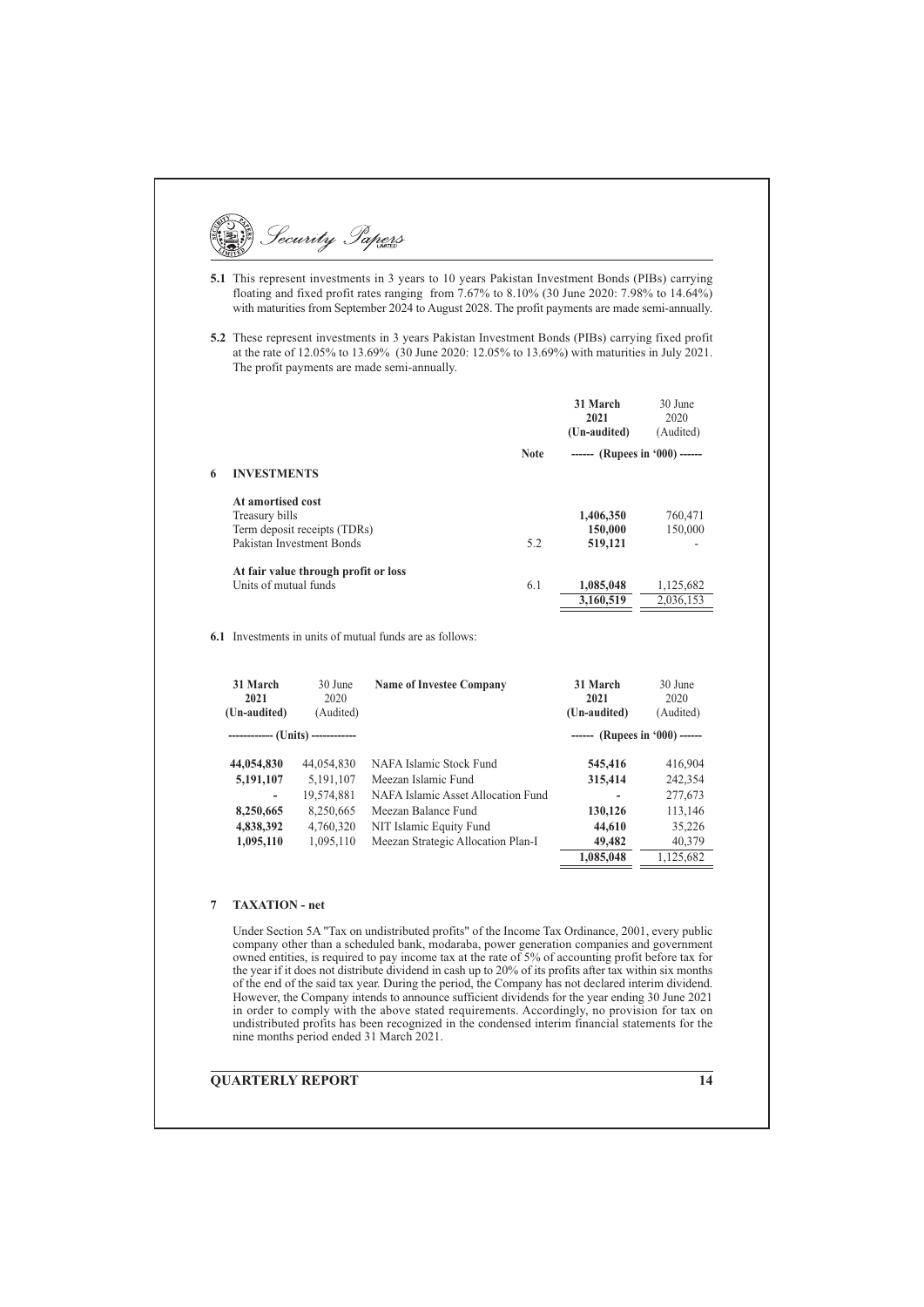# Security Papers

#### $\bf{8}$ **CONTINGENCIES AND COMMITMENTS**

8.1 There have been no changes in the status of contingencies as reported in the annual financial statements for the year ended 30 June 2020, except for the following tax contingency:

#### $8.1.1$ Description of tax proceedings

|     | Name of the<br>court, agency or<br>authority | Description of the factual basis of the<br>proceedings and relief sought                                                                                                                                                                                           |             | Principal<br>parties                                               | Date<br>instituted           |
|-----|----------------------------------------------|--------------------------------------------------------------------------------------------------------------------------------------------------------------------------------------------------------------------------------------------------------------------|-------------|--------------------------------------------------------------------|------------------------------|
|     | Federal Board of                             | Tax Year 2019<br>The Deputy Commissioner Inland Revenue (DCIR) vide                                                                                                                                                                                                |             | The Deputy                                                         | 28 October                   |
|     | Revenue                                      | notice dated October 28, 2020 issued under section 176<br>of the Income Tax Ordinance, 2001 initiated tax monitoring<br>proceedings. In this regard, partial compliance has been made<br>and the details / information as required by the DCIR have<br>been filed. |             | Commissioner<br><b>Inland Revenue</b><br>(DCIR) and<br>the Company | 2020                         |
|     |                                              |                                                                                                                                                                                                                                                                    |             | 31 March<br>2021<br>(Un-audited)                                   | 30 June<br>2020<br>(Audited) |
| 8.2 | <b>Commitments</b>                           |                                                                                                                                                                                                                                                                    | <b>Note</b> | ------ (Rupees in '000) ------                                     |                              |
|     | Ijarah financing                             |                                                                                                                                                                                                                                                                    | 8.2.1       | 3,031                                                              | 1,131                        |
|     |                                              | Capital expenditure contracted for but not incurred                                                                                                                                                                                                                |             | 84,368                                                             | 44,404                       |
|     |                                              | Commitments against letters of credit                                                                                                                                                                                                                              |             | 100,127                                                            | 145,174                      |

8.2.1 The Company has car ijarah facility from the Meezan Bank Limited amounting to Rs 50 million (30 June 2020: Rs 50 million) out of which Rs 3.03 million (30 June 2020: Rs. 1.131 million) were utilised. The ownership of the cars are with Meezan Bank Limited during the tenor of the facility of each vehicle. As per requirement of IFAS-2 Ijarah financing has been treated as an operating lease.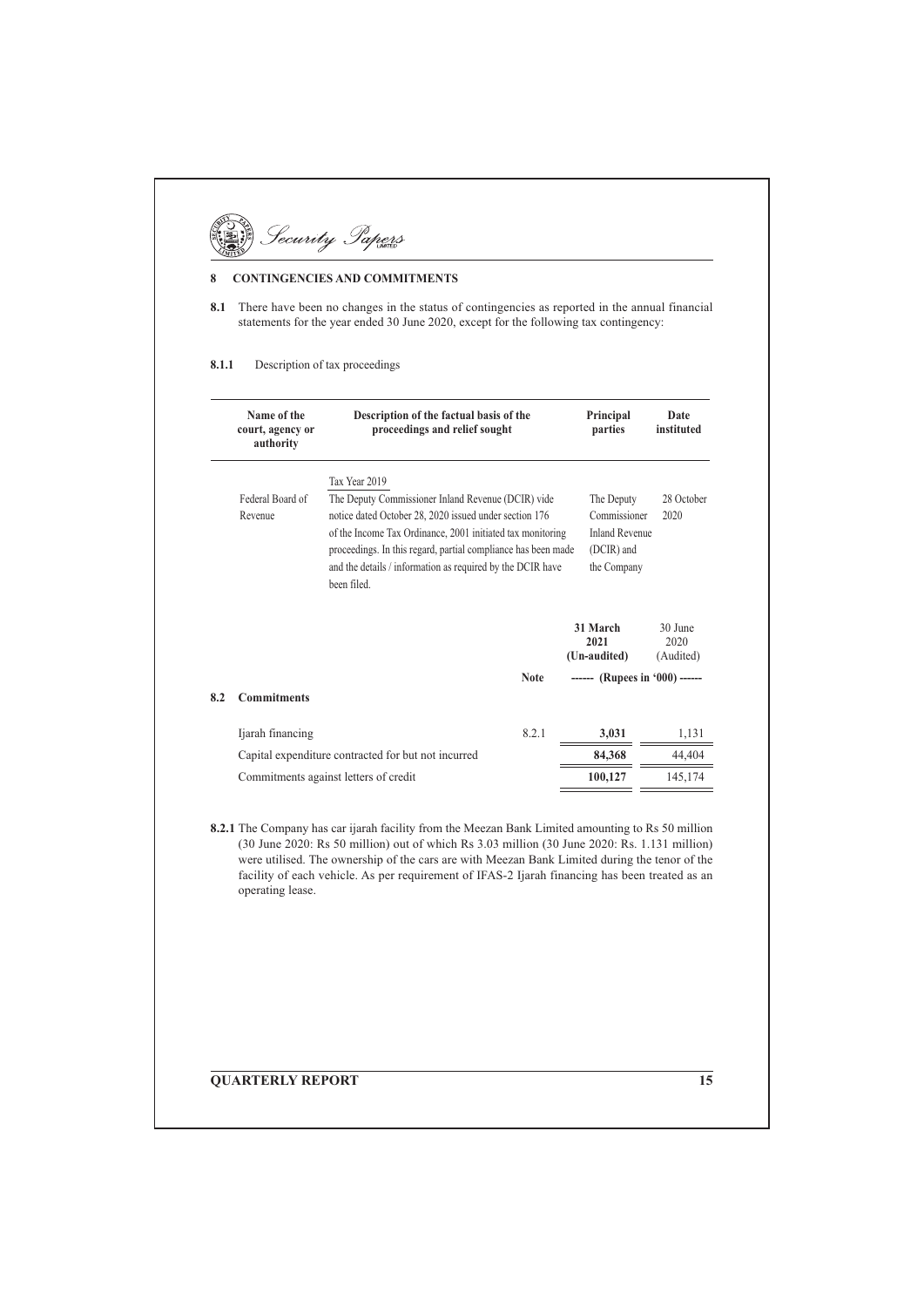The total of future Ijarah payment under arrangement are as follows:

|                                                   | 31 March<br>2021<br>(Un-audited) | 30 June<br>2020<br>(Audited) |
|---------------------------------------------------|----------------------------------|------------------------------|
|                                                   | ------ (Rupees in '000) ------   |                              |
| Not later than one year                           | 909                              | 905                          |
| Later than one year and not later than five years | 2,122                            | 226                          |
|                                                   | 3,031                            | 1,131                        |

#### $\mathbf{9}$ **SALES** - net

|                      |                  | Nine months ended                                                       | <b>Ouarter</b> ended |                  |
|----------------------|------------------|-------------------------------------------------------------------------|----------------------|------------------|
|                      | 31 March<br>2021 | 31 March<br>2020                                                        | 31 March<br>2021     | 31 March<br>2020 |
|                      |                  | --------------------------------(Unaudited)---------------------------- |                      |                  |
|                      |                  |                                                                         |                      |                  |
| Banknote paper       | 3,589,603        | 3,533,332                                                               | 1,588,134            | 994,974          |
| Non - banknote paper |                  |                                                                         |                      |                  |
| - Commercial paper   | 34,883           | 35,250                                                                  | 22,402               | 11,649           |
| - Others             | 330,573          | 753,478                                                                 | 269,513              | 401,846          |
|                      | 3,955,059        | 4,322,060                                                               | 1,880,049            | 1,408,469        |
| Sales tax            | (575, 145)       | (628, 745)                                                              | (273, 648)           | (204, 898)       |
|                      | 3,379,914        | 3,693,315                                                               | 1,606,401            | 1,203,571        |

9.1 Pakistan is the primary geographical market of the Company. Revenue is disaggregated by major product lines and timing of revenue recognition for each product line is at a point in time when control of the asset is transferred to the customer.

## 10 OTHER INCOME

This includes unrealized gain amounting to Rs 287.69 million and realized gain amounting to Rs 5.59 million on investments in mutual funds. This also includes mark-up on investments and bank deposits amounting to Rs 156.19 million.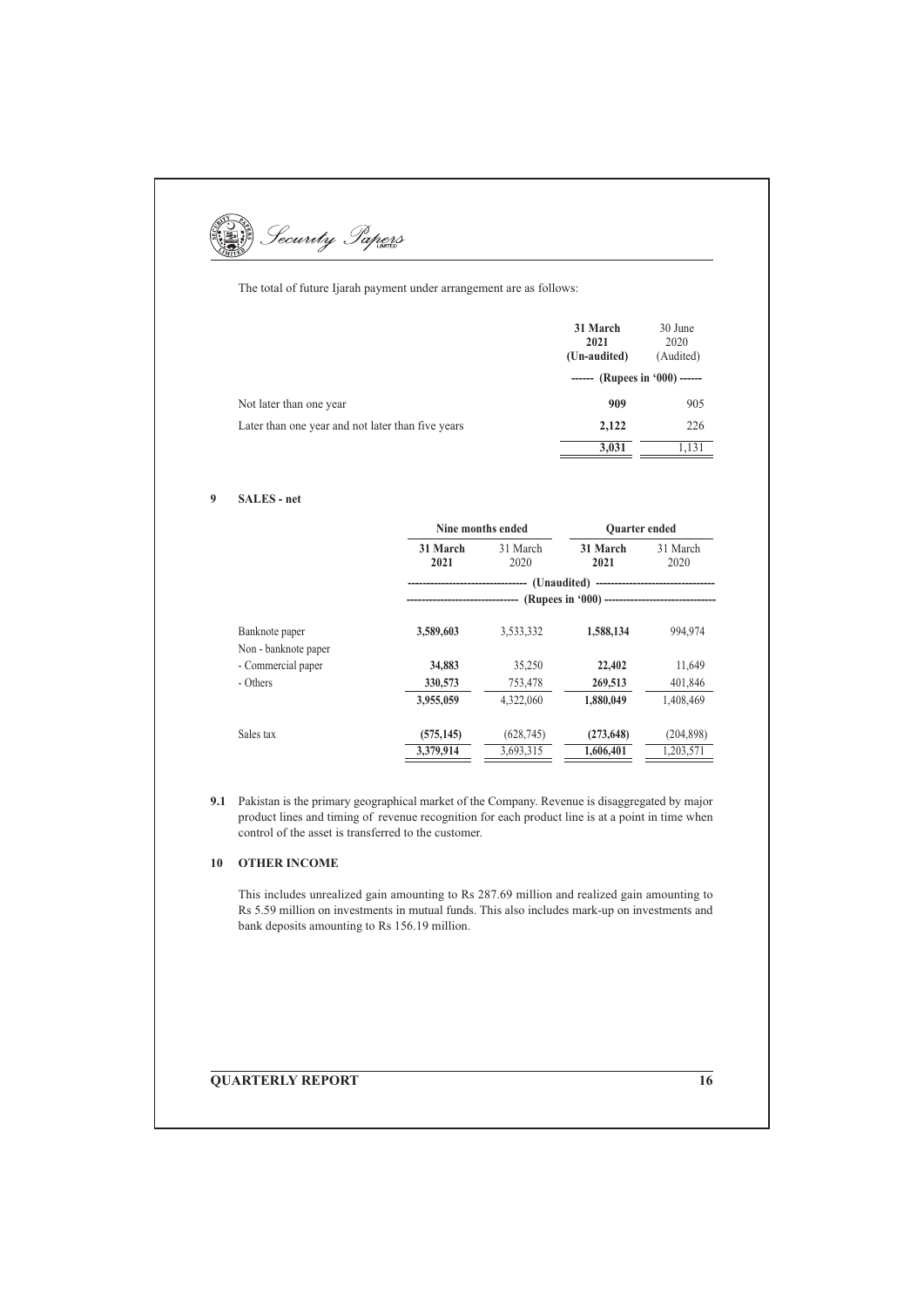|    |                                                                        |             | Nine months ended (Un-audited) |                   |
|----|------------------------------------------------------------------------|-------------|--------------------------------|-------------------|
|    |                                                                        |             | 31 March<br>2021               | 31 March<br>2020  |
|    |                                                                        | <b>Note</b> | ------ (Rupees in '000) ------ |                   |
| 11 | <b>CASH GENERATED FROM OPERATIONS</b>                                  |             |                                |                   |
|    | Profit before taxation                                                 |             | 1,311,583                      | 1,118,224         |
|    | <b>Adjustments for:</b>                                                |             |                                |                   |
|    | Depreciation on property, plant and                                    |             |                                |                   |
|    | equipment and ROUA                                                     | 4.1 & 4.3   | 146,004                        | 140,167           |
|    | Amortization of intangible assets                                      |             | 1,935                          | 996               |
|    | Gain on disposal of property, plant and equipment                      |             | (1,099)                        | (999)             |
|    | Provision against staff retirement benefits                            |             | 1,785                          |                   |
|    | Provision for slow moving stock                                        |             |                                | (6,676)           |
|    | Unrealized (gain) / loss on investments in mutual funds                |             | (287, 690)                     | 122,769           |
|    | Realized gain on redemption of mutual funds                            |             | (5,590)                        |                   |
|    | Dividend income on mutual funds                                        |             | (666)                          | (885)             |
|    | Amortization of discount on Pakistan investment bond                   |             | (19, 453)                      | (14,236)          |
|    | Mark up on Treasury Bills & Term Finance Certificates                  |             | (39, 886)                      |                   |
|    | Mark up on investments<br>Mark up on bank deposits and saving accounts |             | (80,295)                       | (162, 850)        |
|    | Mark up on security deposits and employee loan                         |             | (35,343)<br>(57)               | (44, 677)<br>(45) |
|    | Finance costs                                                          |             | 3,823                          | 3,748             |
|    |                                                                        |             |                                |                   |
|    | Changes in:                                                            |             |                                |                   |
|    | Stores, spare parts and loose tools                                    |             | (19,592)                       | (37,798)          |
|    | Stock-in-trade                                                         |             | (12,773)                       | (155,796)         |
|    | Trade debts<br>L,                                                      |             | (238, 744)                     | 498,616           |
|    | Loans, advances, deposits, prepayments and other receivables           |             | 23,201                         | 24,480            |
|    | Trade and other payables<br>$\overline{a}$                             |             | 85,068                         | 195,151           |
|    |                                                                        |             | 832,211                        | 1,680,190         |
|    | 12 CASH AND CASH EQUIVALENTS                                           |             |                                |                   |
|    | Term deposit receipts having maturity of less than 3 months            |             | 150,000                        | 50,000            |
|    | Cash and bank balances                                                 |             | 443,350                        | 567,510           |
|    |                                                                        |             | 593,350                        | 617.510           |

Key management personnel are those persons having authority and responsibility for planning, directing and controlling the activities of the entity. The Company considers all members of their management team, including the personnel.

## **QUARTERLY REPORT**

are carried out on commercial terms.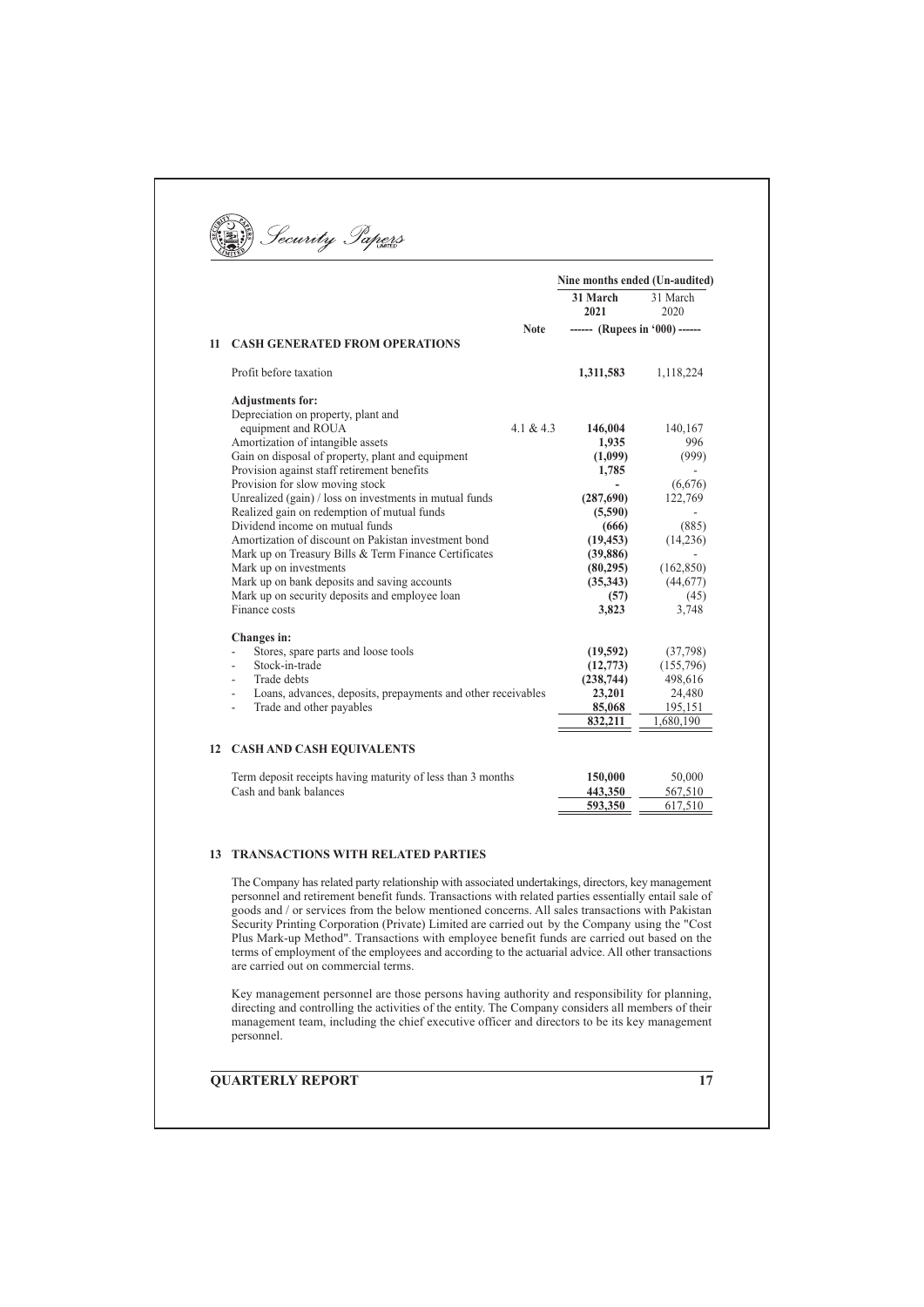

There are no transactions with key management personnel other than under their terms of employments / entitlements. Balances outstanding from related parties are interest free, unsecured and repayable on demand.

|                                                             |                                     |                                               |                                                                | Nine months ended (Un-audited)                     |                    |
|-------------------------------------------------------------|-------------------------------------|-----------------------------------------------|----------------------------------------------------------------|----------------------------------------------------|--------------------|
| Name of<br>related party                                    | <b>Nature</b><br>of<br>relationship | <b>Basic</b><br><sub>of</sub><br>relationship | Nature of<br>transactions /<br>balances                        | 31 March<br>2021<br>------ (Rupees in '000) ------ | 31 March<br>2020   |
| Pakistan Security Printing<br>Corporation (Private) Limited | Associated<br>undertaking           | Common<br>directorship                        | Sales - net<br>Purchases                                       | 3,095,829<br>3,798                                 | 3,146,511<br>4.120 |
|                                                             |                                     |                                               | Shared expenses<br>charged by associate<br>Shared expenses     | 33,802                                             | 29,386             |
|                                                             |                                     |                                               | charged to associate<br>Dividend paid<br>Trade debts and other | 213,496                                            | 171,983            |
|                                                             |                                     |                                               | payables - net                                                 | 509,508                                            | 315,535            |
| Summer Holdings                                             | Other                               | Director on board<br>of company               | Dividend paid                                                  | 53,330                                             | 42,960             |
| Industrial Development &<br>'Renovation Organisation, Iran  | Other                               | Director on board<br>of company               | Dividend payable                                               | 380,757                                            | 330,679            |
| Employees retirement funds                                  | Retirement<br>benefit fund          | Employees<br>benefit fund                     | Contribution made                                              | 42,691                                             | 33.455             |
| Key management personnel                                    | Related parties                     | Executives                                    | Remuneration and<br>benefits                                   | 143,187                                            | 106,764            |

## **14 FAIR VALUE OF FINANCIAL INSTRUMENTS**

The Company's financial risk management objectives and policies are consistent with those disclosed in annual financial statements of the Company as at and for the year ended 30 June 2020.

Fair value is defined as the price that would be received to sell an asset or paid to transfer a liability in an orderly transaction between market participants at the measurement date. Fair values are categorized into different levels in a fair value hierarchy based on the inputs used in the valuation techniques as follows:

Level 1 : Fair value measurements using quoted (unadjusted) in active markets for identical asset or liability.

Level 2 : Fair value measurements using inputs other than quoted prices included within Level 1 that are observable for the asset or liability, either directly (i.e. as prices) or indirectly (i.e. derived from prices).

Level 3 : Fair value measurements using inputs for the asset or liability that are not based on observable market data (i.e. unobservable inputs).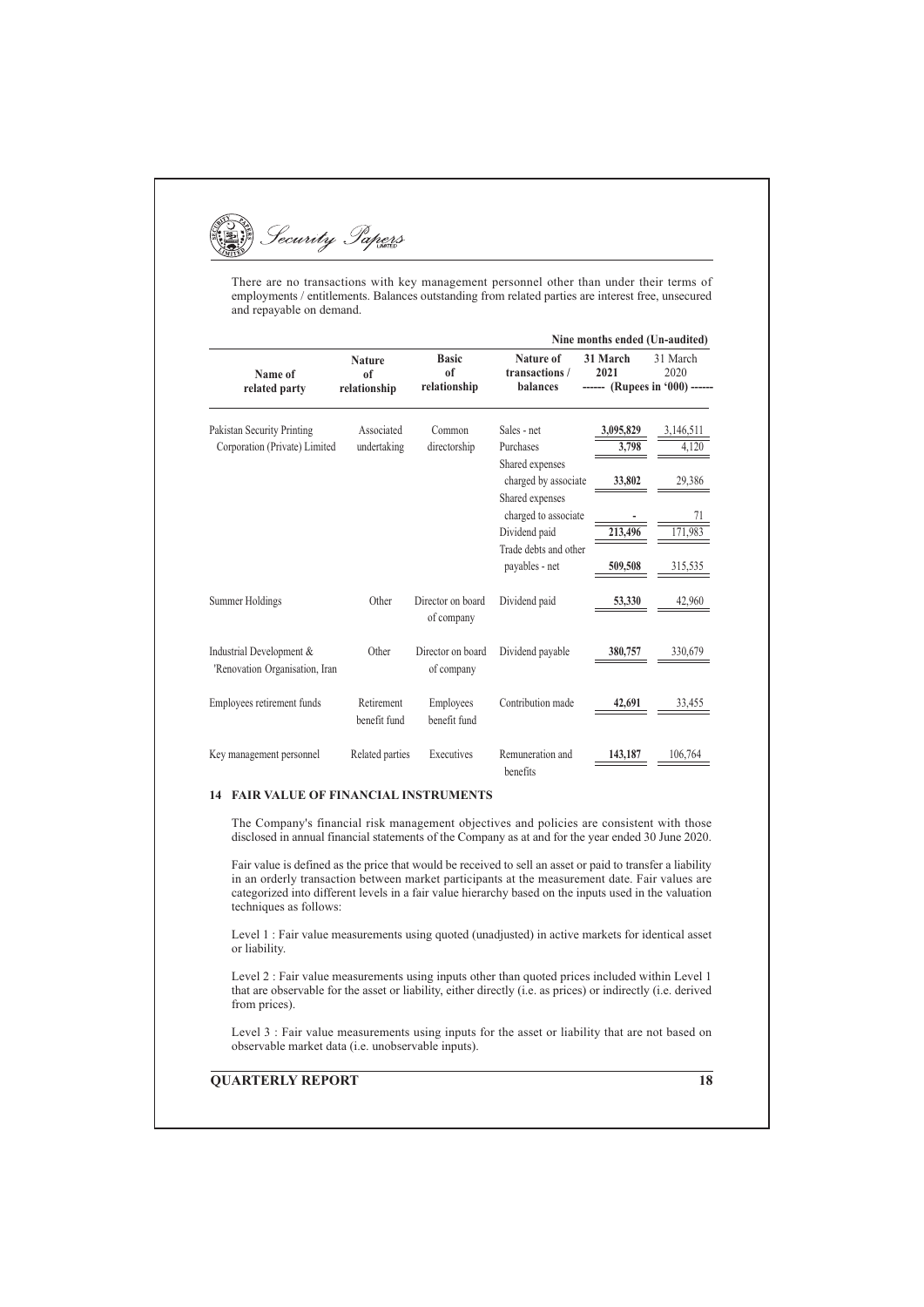(B) Security Papers

On-balance sheet financial instruments

|                                  |      | 31 March 2021 (Un-audited)                 |                                             |                                   |                             |           |            |         |              |  |
|----------------------------------|------|--------------------------------------------|---------------------------------------------|-----------------------------------|-----------------------------|-----------|------------|---------|--------------|--|
|                                  |      | <b>Carrying amount</b>                     |                                             |                                   |                             |           | Fair value |         |              |  |
|                                  | Note | At fair value<br>through profit<br>or loss | Financial<br>assets at<br>amortized<br>cost | Other<br>financial<br>liabilities | Total<br>carrying<br>amount | Level 1   | Level 2    | Level 3 | <b>Total</b> |  |
|                                  |      |                                            |                                             |                                   |                             |           |            |         |              |  |
| <b>Financial assets</b>          |      |                                            |                                             |                                   |                             |           |            |         |              |  |
| measured at fair value           |      |                                            |                                             |                                   |                             |           |            |         |              |  |
| Units of mutual fund             |      | 1,085,048                                  |                                             | $\frac{1}{2}$                     | 1,085,048                   | 1,085,048 |            |         | 1,085,048    |  |
| <b>Financial assets not</b>      |      |                                            |                                             |                                   |                             |           |            |         |              |  |
| measured at fair value           |      |                                            |                                             |                                   |                             |           |            |         |              |  |
| Pakistan investment bonds        |      | ٠                                          | 1,319,121                                   | $\overline{\phantom{a}}$          | 1,319,121                   | 1,319,121 | ٠          |         | 1,319,121    |  |
| Treasury bills                   |      |                                            | 1,406,350                                   | $\overline{\phantom{a}}$          | 1,406,350                   | 1,406,350 |            |         | 1,406,350    |  |
| Term deposit receipts            | 14.1 | $\overline{\phantom{a}}$                   | 150,000                                     | $\overline{\phantom{a}}$          | 150,000                     |           |            |         |              |  |
| Loans, deposits and              |      |                                            |                                             |                                   |                             |           |            |         |              |  |
| other receivables                | 14.1 | $\overline{\phantom{0}}$                   | 22,351                                      | $\overline{\phantom{a}}$          | 22,351                      |           |            |         |              |  |
| Interest accrued                 | 14.1 | $\overline{\phantom{a}}$                   | 44,982                                      | $\overline{\phantom{a}}$          | 44,982                      |           |            |         |              |  |
| Trade debts                      | 14.1 | $\overline{\phantom{a}}$                   | 599,643                                     | $\overline{\phantom{a}}$          | 599,643                     |           |            |         |              |  |
| Cash and bank balances           | 14.1 | ۰                                          | 443,350                                     | $\overline{\phantom{a}}$          | 443,350                     |           |            |         |              |  |
|                                  |      | 1.085.048                                  | 3,985,797                                   | $\overline{\phantom{a}}$          | 5,070,845                   |           |            |         |              |  |
| <b>Financial liabilities not</b> |      |                                            |                                             |                                   |                             |           |            |         |              |  |
| measured at fair value           |      |                                            |                                             |                                   |                             |           |            |         |              |  |
| Lease liabilities                | 14.1 |                                            | $\overline{\phantom{0}}$                    | 25,323                            | 25,323                      |           |            |         |              |  |
| Trade and other payables         | 14.1 |                                            | ٠                                           | 585,132                           | 585,132                     |           |            |         |              |  |
| Mark-up accrued                  | 14.1 | $\overline{\phantom{a}}$                   | $\overline{a}$                              | 11                                | 11                          |           |            |         |              |  |
| Unpaid dividend                  | 14.1 | $\overline{a}$                             | $\overline{\phantom{m}}$                    | 355,674                           | 355,674                     |           |            |         |              |  |
| Unclaimed dividend               | 14.1 | ٠                                          | ٠                                           | 3,936                             | 3,936                       |           |            |         |              |  |
|                                  |      | $\overline{\phantom{a}}$                   | ٠                                           | 970,076                           | 970,076                     |           |            |         |              |  |

On-balance sheet financial instruments

|                                                       |       | 30 June 2020 (Audited)                     |                                             |                                   |                             |            |           |                          |           |
|-------------------------------------------------------|-------|--------------------------------------------|---------------------------------------------|-----------------------------------|-----------------------------|------------|-----------|--------------------------|-----------|
|                                                       |       | Carrying amount                            |                                             |                                   |                             | Fair value |           |                          |           |
|                                                       | Note. | At fair value<br>through profit<br>or loss | Financial<br>assets at<br>amortized<br>cost | Other<br>financial<br>liabilities | Total<br>carrying<br>amount | Level 1    | Level 2   | Level 3                  | Total     |
|                                                       |       |                                            |                                             |                                   |                             |            |           |                          |           |
| <b>Financial assets</b><br>measured at fair value     |       |                                            |                                             |                                   |                             |            |           |                          |           |
| Units of mutual fund                                  |       | 1,125,682                                  |                                             | $\overline{\phantom{a}}$          | 1,125,682                   | 1,125,682  |           |                          | 1,125,682 |
| <b>Financial assets not</b><br>measured at fair value |       |                                            |                                             |                                   |                             |            |           |                          |           |
| Pakistan Investment Bonds                             |       | $\overline{\phantom{a}}$                   | 1,299,667                                   | ٠                                 | 1,299,667                   | ٠          | 1,353,554 |                          | 1,353,554 |
| Term deposit receipts                                 | 14.1  | ä,                                         | 150,000                                     | ٠                                 | 150,000                     |            |           |                          |           |
| Treasury bills                                        |       | ۰                                          | 760,471                                     | ۰                                 | 760,471                     | ٠          | 760,471   | $\overline{\phantom{a}}$ | 760,471   |
| Loans, deposits and                                   |       |                                            |                                             |                                   |                             |            |           |                          |           |
| other receivables                                     | 14.1  | ٠                                          | 14,507                                      | ٠                                 | 14,507                      |            |           |                          |           |
| Interest accrued                                      | 14.1  | ٠                                          | 61,453                                      | ٠.                                | 61,453                      |            |           |                          |           |
| Trade debts                                           | 14.1  | ٠                                          | 360,899                                     | ٠.                                | 360,899                     |            |           |                          |           |
| Cash and bank balances                                | 14.1  | ٠                                          | 683,939                                     | ٠.                                | 683,939                     |            |           |                          |           |
|                                                       |       | 1,125,682                                  | 3,330,936                                   | ٠                                 | 4,456,618                   |            |           |                          |           |

**QUARTERLY REPORT** 

 $\overline{19}$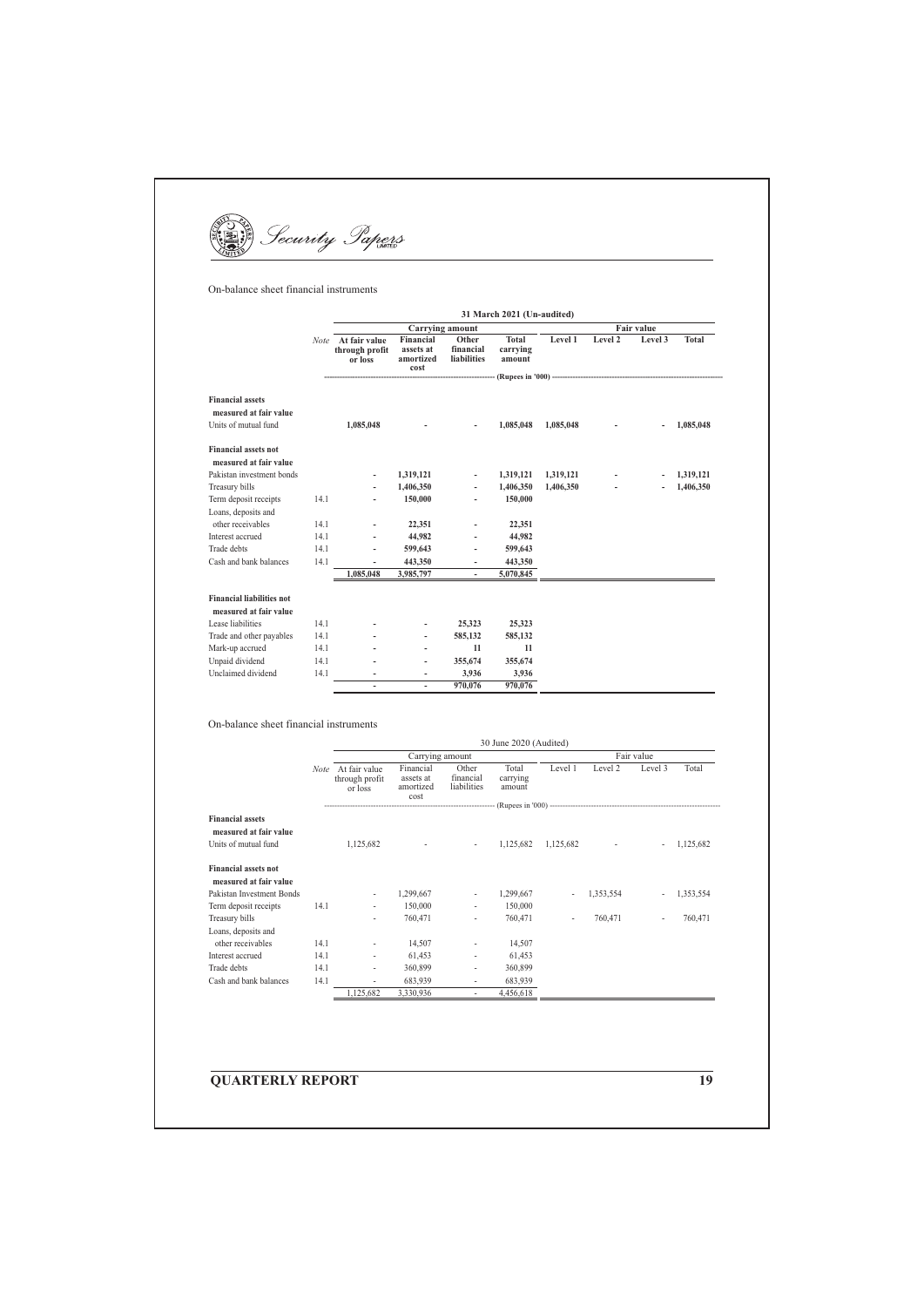

On-balance sheet financial instruments

|                                  | 30 June 2020 (Audited) |                                            |                                             |                                   |                             |            |         |         |       |
|----------------------------------|------------------------|--------------------------------------------|---------------------------------------------|-----------------------------------|-----------------------------|------------|---------|---------|-------|
|                                  |                        |                                            | Carrying amount                             |                                   |                             | Fair value |         |         |       |
|                                  | Note                   | At fair value<br>through profit<br>or loss | Financial<br>assets at<br>amortized<br>cost | Other<br>financial<br>liabilities | Total<br>carrying<br>amount | Level 1    | Level 2 | Level 3 | Total |
|                                  |                        |                                            |                                             |                                   |                             |            |         |         |       |
| <b>Financial liabilities not</b> |                        |                                            |                                             |                                   |                             |            |         |         |       |
| measured at fair value           |                        |                                            |                                             |                                   |                             |            |         |         |       |
| Lease liabilities                | 14.1                   |                                            | $\overline{\phantom{a}}$                    | 26,689                            | 26,689                      |            |         |         |       |
| Trade and other payables         | 14.1                   |                                            | $\overline{\phantom{a}}$                    | 432.193                           | 432,193                     |            |         |         |       |
| Staff retirement benefits        | 14.1                   | ٠                                          | ٠                                           | 2.699                             | 2,699                       |            |         |         |       |
| Mark-up accrued                  | 14.1                   | $\overline{\phantom{0}}$                   | ٠                                           | 359                               | 359                         |            |         |         |       |
| Unpaid dividend                  | 14.1                   | $\overline{\phantom{a}}$                   | $\overline{\phantom{0}}$                    | 1,523                             | 1,523                       |            |         |         |       |
| Unclaimed dividend               | 14.1                   |                                            | $\overline{\phantom{a}}$                    | 258,552                           | 258,552                     |            |         |         |       |
|                                  |                        |                                            | $\overline{\phantom{0}}$                    | 722.015                           | 722.015                     |            |         |         |       |

14.1 The Company has not disclosed fair values for these financial assets and financial liabilities because their carrying amounts are reasonable approximation of fair value.

## 15 GENERAL

- 15.1 The Board of directors in their meeting held on 24 July 2020 approved the transfer of Rs. 445.92 million from unappropriated profits to general reserves (2019: Rs. 280 million).
- 15.2 These condensed interim financial statements were authorised by the Board of Directors of the Company on 28 April, 2021.

DR. MOHAMMAD ASHRAF BUTT **Chief Executive Officer** 

**JAMAL NASIM Director** 

**BABAR AIJAZ Chief Financial Officer** 

**QUARTERLY REPORT** 

 $\overline{20}$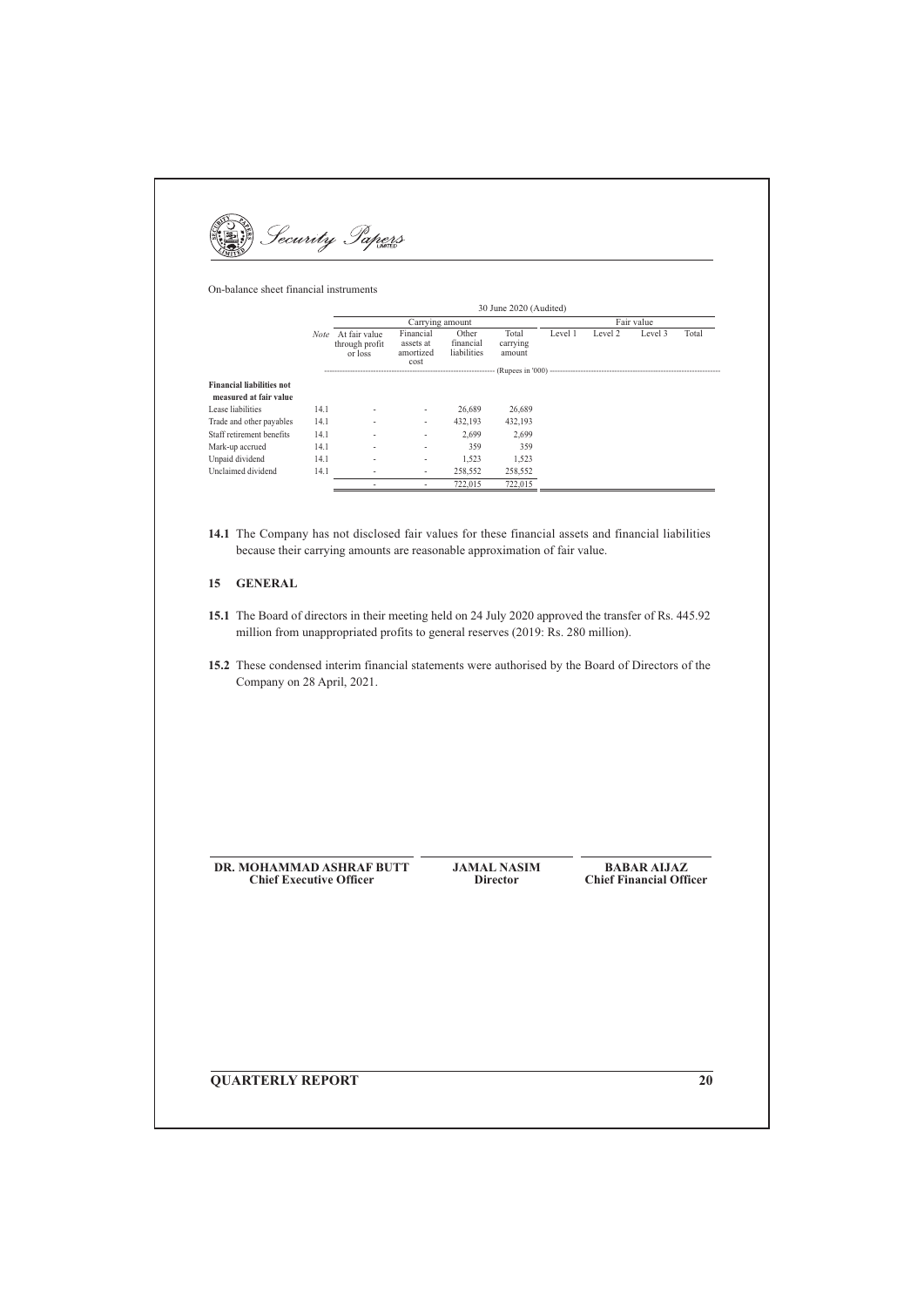|  |  | ecurity | ens |
|--|--|---------|-----|
|--|--|---------|-----|

# **ATTENTION SHAREHOLDERS**

Attention of shareholders is invited to the following legal requirements:

#### **CNIC / NTN Number on Dividend Warrant (Mandatory)**  $\mathbf{1}$

As has already been notified from time to time, SECP has directed vide its Notification S.R.O. 831(1)/2012 dated July 5, 2012 that the Dividend Warrant(s) should also bear the Computerized National Identity Card (CNIC) Number of the registered shareholder or the authorized person, except in case of minor(s) and corporate shareholder(s).

In order to comply with the SECP's directives and in terms of Section  $243(2)(a)$  of the Companies Act, 2017, the Company shall be constrained to withhold the Dividend Warrant(s), in case of non availability copy of valid CNIC (for individuals) and National Tax Number (for corporate entity).

Accordingly, shareholders who have not yet submitted copy of their valid CNIC or NTN are once again requested to immediately submit the same to the Company or Share Registrar, M/s. FAMCO Associates (Pvt.) Limited.

#### $\mathcal{L}$ Deduction of Income Tax from Dividend under Section 150 of the Income Tax Ordinance, 2001 (Mandatory)

- Pursuant to the provisions of the Finance Act 2019 effective July 1, 2019, the rates  $(i)$ of deduction of income tax from dividend payments under the Income Tax Ordinance have been revised as follows:
- $1<sub>1</sub>$ Rate of withholding Income tax deduction for the persons whose names are appearing on ATL ---- 15%.
- $\mathcal{D}$ Rate of withholding Income tax deduction for the persons whose names are not appearing on ATL ----  $30\%$ .

To enable the Company to make tax deduction on the amount of cash dividend  $(a)$ 15% instead of 30%, shareholders whose names are not appearing on Active Taxpayers List (ATL) available on the website of FBR are advised to immediately make sure that their names are entered in ATL, otherwise tax on their cash dividend (if any) will be deducted  $@30\%$  instead of 15%.

(Persons not appearing in the Active Taxpayers' List:) The rate of tax required to be deducted/collected, as the case may be, is increased by 100% as specified in the First Schedule to the Income Tax Ordinance, 2001 (updated as per Finance Act, 2019)

Withholding tax will be determined separately on 'persons names appearing on ATL' persons names not appearing on ATL' status of Principal Shareholder as well as  $(ii)$ joint-holder (s) based on their shareholding proportions, in case of joint accounts.

In this regard, all shareholders who hold shares jointly are requested to provide shareholding proportions of Principal Shareholder and Joint-holder(s) in respect of shares held by them to our Share Registrar, in writing as follows:

|                 |                               |                               |                   | <b>Principal Shareholder</b>                         |             | <b>Joint Shareholder</b>                                         |
|-----------------|-------------------------------|-------------------------------|-------------------|------------------------------------------------------|-------------|------------------------------------------------------------------|
| Company<br>Name | <b>Folio/CDS</b><br>Account # | <b>Total</b><br><b>Shares</b> | Name and<br>CNIC# | Shareholding<br><b>Proportion</b><br>(No. of Shares) | Name<br>and | Shareholding<br><b>Proportion</b><br>$CNIC \#   (No. of Shares)$ |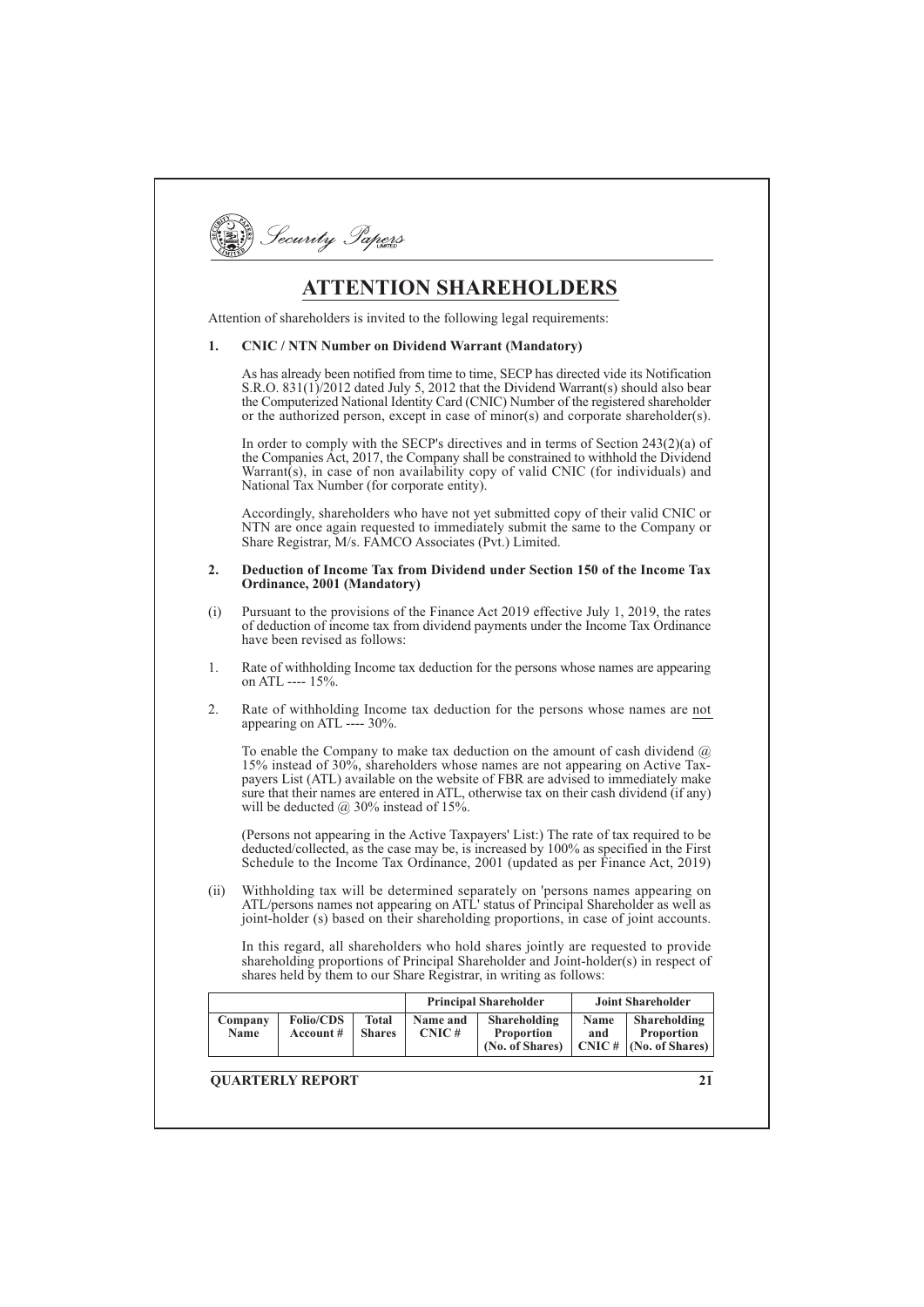Security Papers The required information must reach our Share Registrar within 10 days of this notice; otherwise it will be assumed that the shares are equally held by Principal shareholder and Joint Holder(s). (iii) As per FBR Circulars No. 1 (29) WHT/2006 dated 30 June 2010 and No. 1 (43) DG (WHT)/2008- Vol. II -66417-R dated 12 May 2015, the valid exemption certificate is mandatory to claim exemption of withholding tax U/S 150 of the Income Tax Ordinance, 2001 (tax on dividend amount) where the statutory exemption under clause 47B of part - IV of Second Schedule is available. The shareholders who fall in the category mentioned in above clause and want to avail exemption U/S 150 of the Ordinance, must provide valid Tax Exemption Certificate to our Share Registrar before book closure otherwise tax will be deducted on dividend as per applicable rates. (iv) For any query/problem/information, the investors may contact the Company Secretary at phone: 021-99248285 and email address comsec@security-papers.com and/or FAMCO Associates (Pvt.) Ltd. at phone 021-34380101-5 and email address: info.shares@famco.com.pk.  $(v)$ The corporate shareholders having CDC accounts are required to have their National Tax Number (NTN) updated with their respective participants, whereas corporate physical shareholders should send a copy of their NTN certificate to the company or FAMCO Associates (Pvt.) Ltd. The shareholders while sending NTN or NTN certificates, as the case may be, must quote company name and their respective folio numbers.  $3.$ **Payment of Cash Dividend Electronically (Mandatory)** In accordance with the provisions of Section 242 of the Companies Act, 2017 and Companies (Distribution of Dividends) Regulations, 2017, it is mandatory for a listed company to pay cash dividend to its shareholder only through electronic mode directly into their bank account designated by the entitled shareholders instead of issuing physical dividend warrants. Therefore, shareholders are requested to provide the details of their bank mandate information specifying: (a) title of account, (b) account number (c) IBAN number (d) bank name and (e) branch name, code and address to the Company or Share Registrar. Those shareholders who hold shares with participants / Central Depository Company of Pakistan (CDC) are advised to provide the same to their concerned participant /  $CDC$ Please note that as per Section 243(3) of the Companies Act, 2017, listed companies are entitled to withhold payment of dividend, if necessary, information is not provided by shareholders. For the convenience of shareholders, e-Dividend Mandate Form is available on Company's website: http://www.security-papers.com. **OUARTERLY REPORT**  $\overline{22}$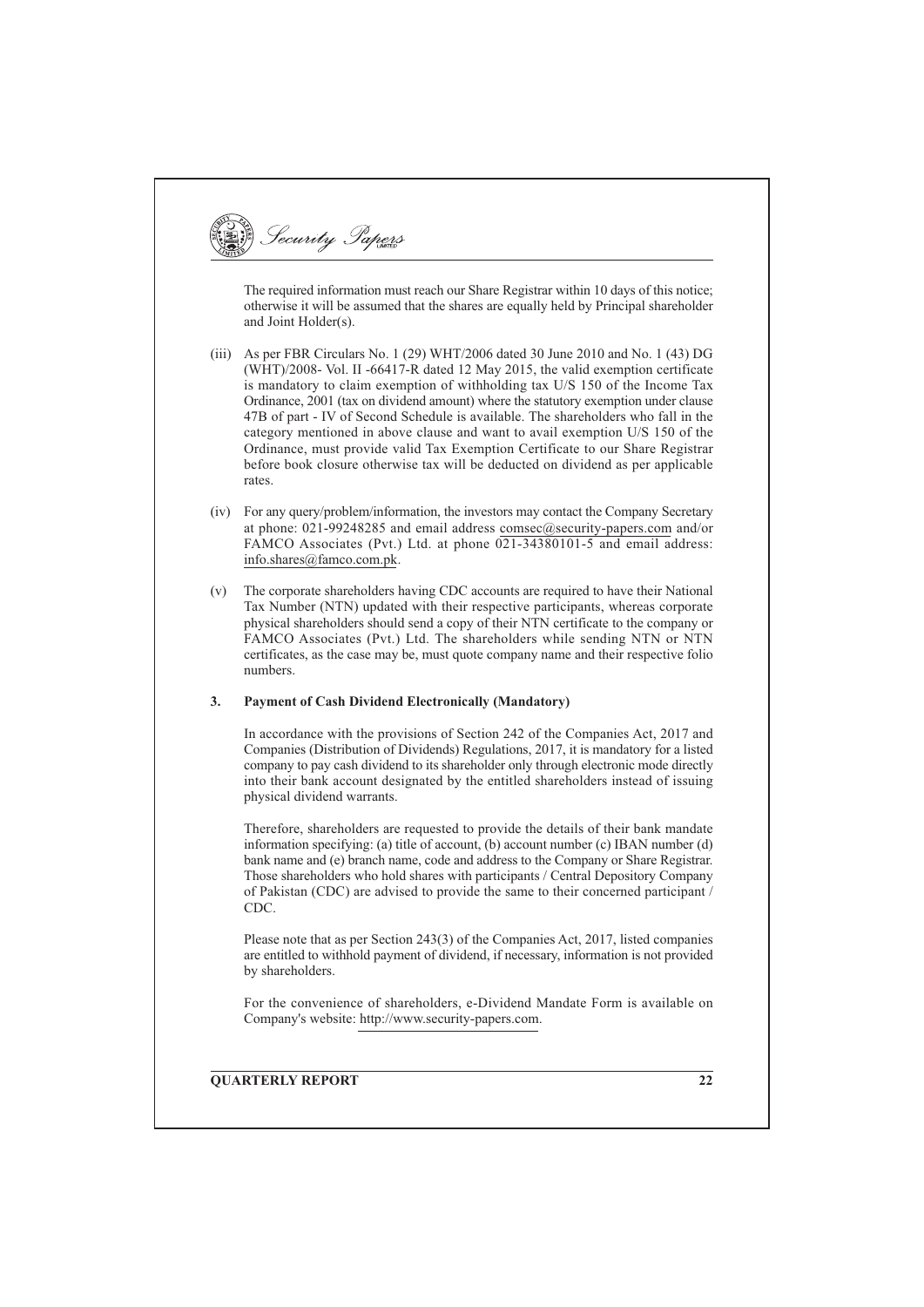

#### **Unpaid Dividend Account**  $\overline{4}$ .

In accordance with the provisions of Section 244 of the Companies Act. 2017, any shares issued or dividend declared by the Company, which remain unclaimed or unpaid for a period of three years from the date it is due and payable, the Company shall give ninety days notices to the shareholders to file claim, if no claim is made before the Company by the shareholders, the Company shall proceed to deposit the unclaimed or unpaid Shares / Dividends with the Federal Government in compliance with the Section 244 of the Companies Act, 2017.

In this regard, a Notice dated December 28, 2017 was sent by Registered Post acknowledgement due on the last known addresses of the shareholders to submit their claims within 90 days to the Company. In compliance of Section  $244(1)(b)$  of the Companies Act, 2017 a Final Notice had also been published on 30th March 2018 in two daily newspapers i.e. (i) Business Recorder and (ii) Daily Jang in English and Urdu respectively.

In case no claim is received within the given period from the aforesaid Notice, the Company shall proceed to deposit the unclaimed / unpaid amount with the Federal Government pursuant to the provisions of sub-section (2) of Section 244 of the Companies Act, 2017.

#### **Conversion of Shares from Physical Form to Book-Entry-Form**  $\leq$

The Securities and Exchange Commission of Pakistan (SECP) has issued a letter No. CSD/ED/Misc./2016-639-640 dated March 26, 2021 addressed to all listed companies referring their attention towards the provision of Section 72 of the Companies Act, 2017 (Act) which requires to all the then existing companies to replace shares issued by them in physical form with shares to be issued in the Book-Entry-Form within a period not exceeding four years from the date of the promulgation of the Act.

In order to ensure full compliance with the provisions of the aforesaid Section 72 and to be benefitted of the facility of holding shares in the Book-Entry-Form, the shareholders who still hold shares in physical form are requested to convert their shares in the Book-Entry-Form.

#### 6. **Placement of Financial Accounts on Website**

Pursuant to the notification of the SECP (SRO 634(I)/2014) dated: 10th July 2014 the financial statements of the Company have been placed on Company's website: http://www.security-papers.com.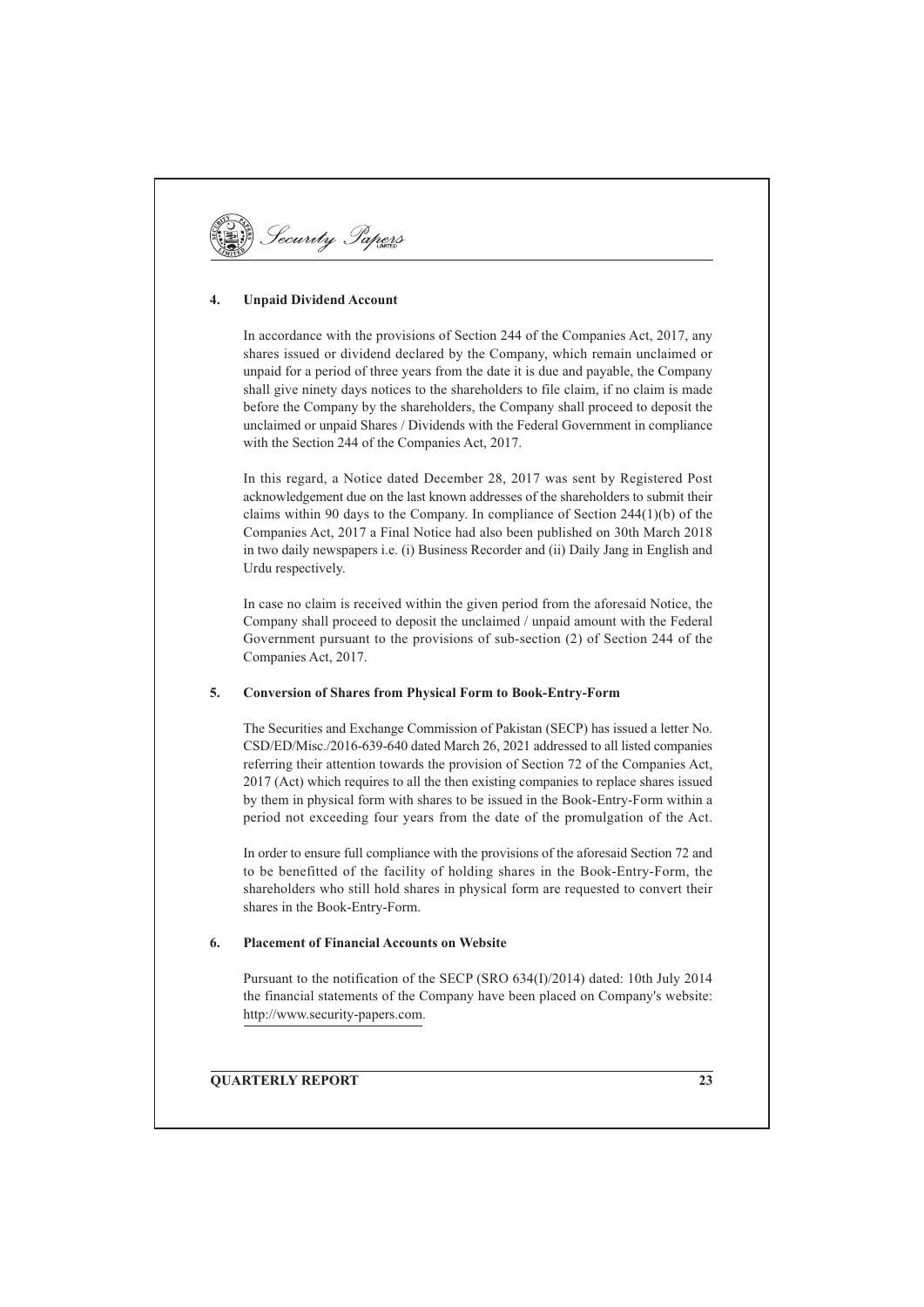| anun<br>TED |  |
|-------------|--|
|-------------|--|

#### **Change of Address (If any)** 7.

Members are requested to notify any change in their addresses immediately.

Shareholders are requested to provide above mentioned information/documents to (i) respective Central Depository System (CDS) Participants and (ii) in case of physical securities to the Company / Share Registrar:

## **Registered Office**

#### **OR Share Registrar**

The Company Secretary **Security Papers Limited** Jinnah Avenue, Malir Halt, Karachi. Tel. No: (+9221) 99248285 Fax No: (+9221) 99248286 Email: comsec@security-papers.com Website: http://www.security-papers.com

Karachi

April 28, 2021

FAMCO Associates (Pvt.) Limited 8-F, Next to Hotel Faran, Nursery, Block-6, P.E.C.H.S., Shahrah-e-Faisal, Karachi. Tel. No: (+9221) 34380101-5 Fax No: (+9221) 34380106 Email: info.shares@famco.com.pk Website: www.famco.com.pk

Rizwan Ul Haq Khan Company Secretary